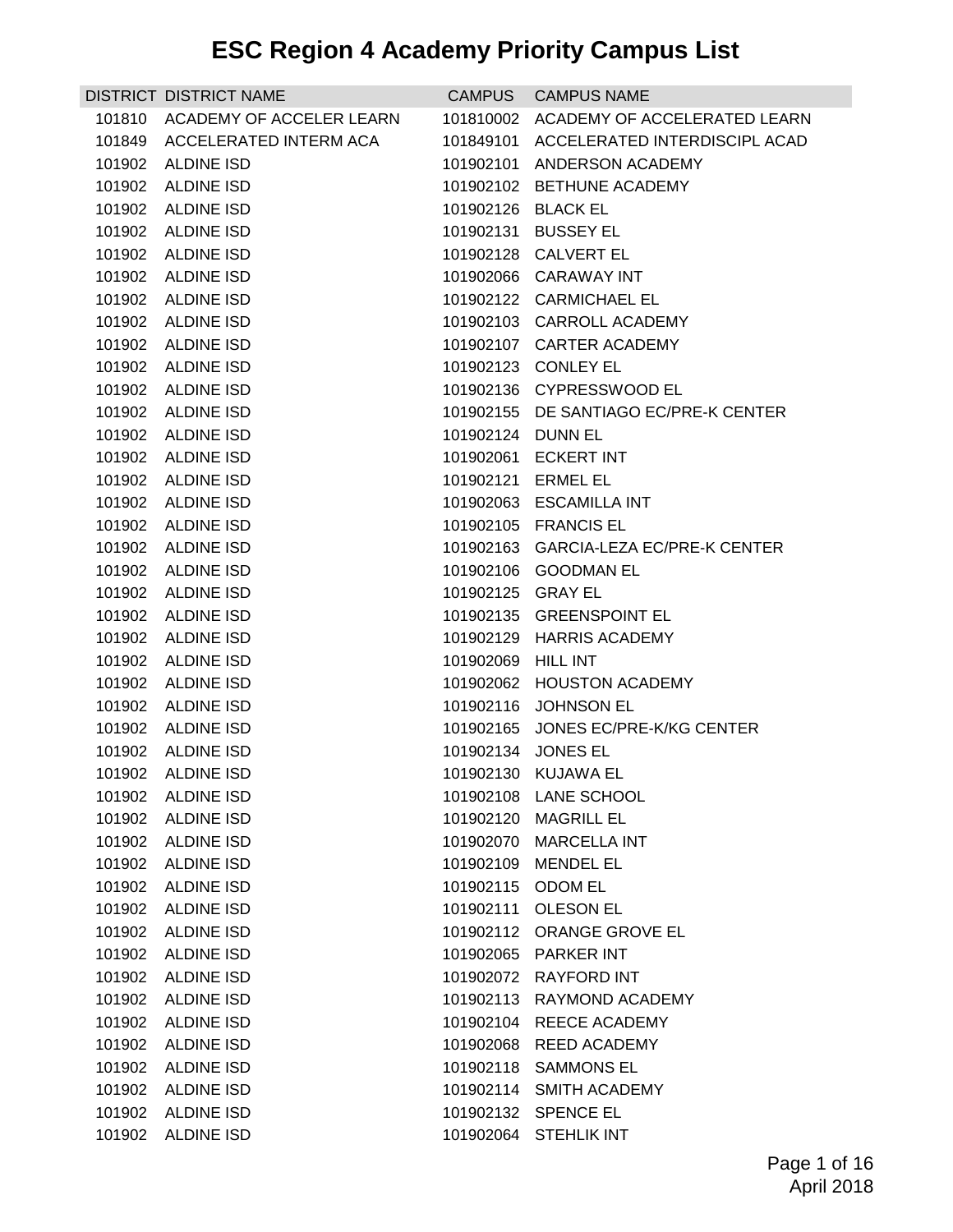|                  | DISTRICT DISTRICT NAME        | <b>CAMPUS</b>     | <b>CAMPUS NAME</b>                 |
|------------------|-------------------------------|-------------------|------------------------------------|
|                  | 101902 ALDINE ISD             | 101902119         | <b>STEPHENS EL</b>                 |
| 101902           | <b>ALDINE ISD</b>             | 101902127         | STOVALL ACADEMY                    |
| 101902           | <b>ALDINE ISD</b>             |                   | 101902117 THOMPSON EL              |
| 101902           | <b>ALDINE ISD</b>             | 101902067         | <b>WILSON INT</b>                  |
| 101902           | <b>ALDINE ISD</b>             |                   | 101902110 WORSHAM EL               |
| 101903           | <b>ALIEF ISD</b>              |                   | 101903114 ALEXANDER EL             |
| 101903           | <b>ALIEF ISD</b>              |                   | 101903205 ALIEF LEARNING CTR (K-6) |
| 101903           | <b>ALIEF ISD</b>              | 101903118 BEST EL |                                    |
| 101903           | <b>ALIEF ISD</b>              |                   | 101903102 BOONE EL                 |
| 101903           | ALIEF ISD                     |                   | 101903145 BUDEWIG INT              |
| 101903           | <b>ALIEF ISD</b>              | 101903121         | <b>BUSH EL</b>                     |
| 101903           | <b>ALIEF ISD</b>              | 101903104         | <b>CHAMBERS EL</b>                 |
| 101903           | ALIEF ISD                     |                   | 101903108 CHANCELLOR EL            |
| 101903           | <b>ALIEF ISD</b>              |                   | 101903122 COLLINS EL               |
| 101903           | ALIEF ISD                     |                   | 101903112 CUMMINGS EL              |
| 101903           | <b>ALIEF ISD</b>              |                   | 101903115 HEARNE EL                |
| 101903           | <b>ALIEF ISD</b>              | 101903111         | <b>HEFLIN EL</b>                   |
| 101903           | <b>ALIEF ISD</b>              | 101903120         | <b>HICKS EL</b>                    |
| 101903           | <b>ALIEF ISD</b>              |                   | 101903124 HOLMQUIST EL             |
| 101903           | ALIEF ISD                     | 101903123 HORN EL |                                    |
| 101903           | <b>ALIEF ISD</b>              | 101903107         | <b>KENNEDY EL</b>                  |
| 101903           | <b>ALIEF ISD</b>              |                   | 101903141 KLENTZMAN INT            |
| 101903           | ALIEF ISD                     |                   | 101903116 LANDIS EL                |
| 101903           | ALIEF ISD                     |                   | 101903109 LIESTMAN EL              |
| 101903           | <b>ALIEF ISD</b>              | 101903106         | <b>MAHANAY EL</b>                  |
| 101903           | <b>ALIEF ISD</b>              | 101903103         | <b>MARTIN EL</b>                   |
| 101903           | ALIEF ISD<br><b>ALIEF ISD</b> | 101903143         | MATA INT<br><b>MILLER INT</b>      |
| 101903<br>101903 | <b>ALIEF ISD</b>              | 101903144         | 101903119 OUTLEY EL                |
| 101903           | ALIEF ISD                     |                   | 101903140 OWENS INT                |
| 101903           | ALIEF ISD                     |                   | 101903110 PETROSKY EL              |
| 101903           | <b>ALIEF ISD</b>              | 101903113         | <b>REESEL</b>                      |
| 101903           | <b>ALIEF ISD</b>              | 101903105         | <b>SMITH EL</b>                    |
| 101903           | <b>ALIEF ISD</b>              | 101903117         | <b>SNEED EL</b>                    |
| 101903           | <b>ALIEF ISD</b>              | 101903101         | YOUENS EL                          |
| 101903           | <b>ALIEF ISD</b>              |                   | 101903142 YOUNGBLOOD INT           |
| 020901           | <b>ALVIN ISD</b>              | 020901101         | <b>ALVIN EL</b>                    |
| 020901           | <b>ALVIN ISD</b>              | 020901102         | <b>ALVIN PRI</b>                   |
| 020901           | ALVIN ISD                     | 020901104         | <b>BILL HASSE EL</b>               |
| 020901           | <b>ALVIN ISD</b>              | 020901110         | DON JETER EL                       |
| 020901           | <b>ALVIN ISD</b>              |                   | 020901105 E C MASON EL             |
| 020901           | <b>ALVIN ISD</b>              | 020901109         | <b>HOOD-CASE EL</b>                |
| 020901           | <b>ALVIN ISD</b>              | 020901103         | <b>MARK TWAIN EL</b>               |
| 020901           | <b>ALVIN ISD</b>              | 020901108         | <b>MELBA PASSMORE EL</b>           |
| 020901           | <b>ALVIN ISD</b>              | 020901116         | <b>MERIDIANA EL</b>                |
| 020901           | <b>ALVIN ISD</b>              | 020901106         | R L STEVENSON PRI                  |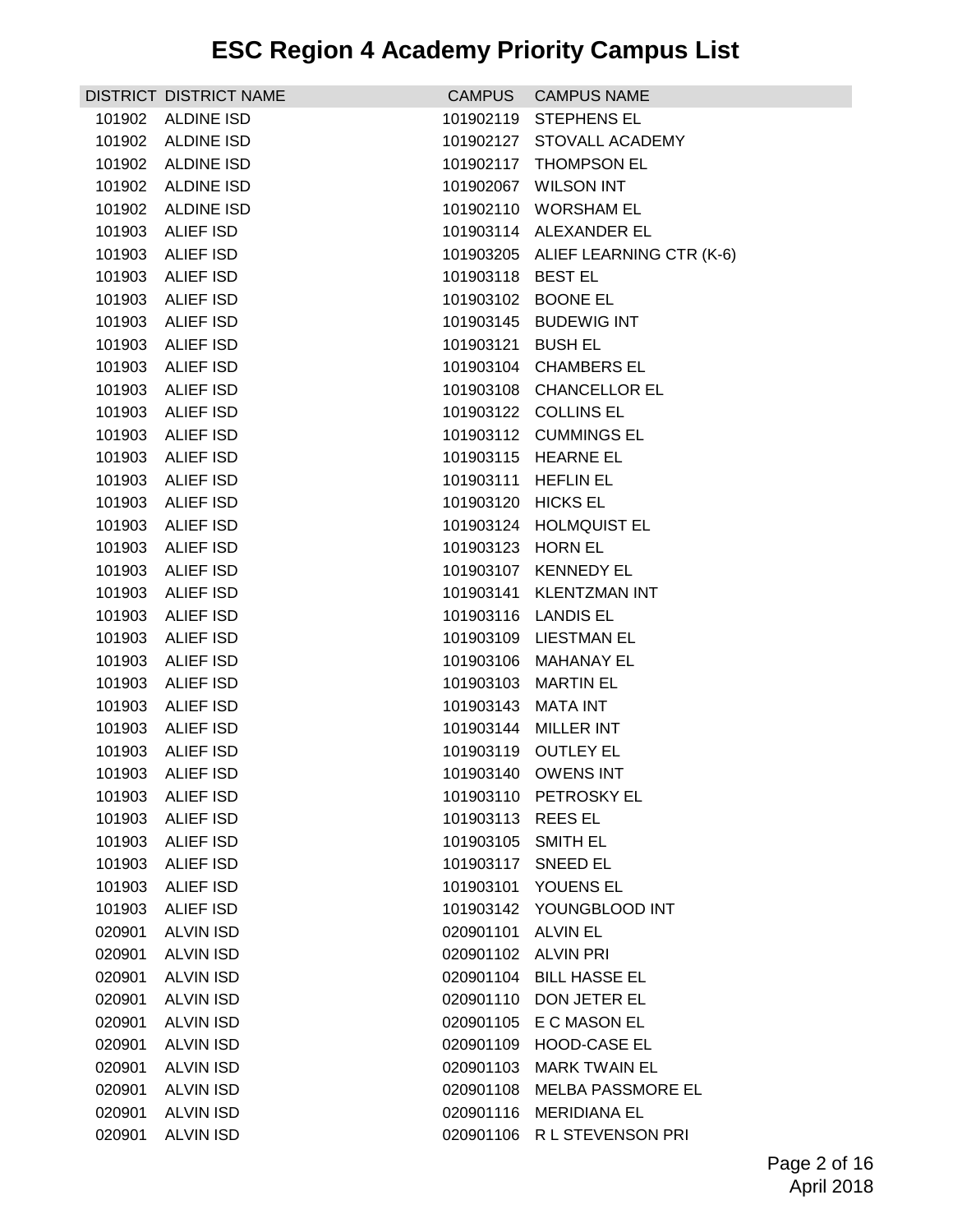|                  | <b>DISTRICT DISTRICT NAME</b>                  | <b>CAMPUS</b>    | <b>CAMPUS NAME</b>                                                |
|------------------|------------------------------------------------|------------------|-------------------------------------------------------------------|
| 020901           | <b>ALVIN ISD</b>                               | 020901113        | <b>SAVANNAH LAKES EL</b>                                          |
| 020901           | <b>ALVIN ISD</b>                               | 020901107        | <b>WALT DISNEY EL</b>                                             |
| 084804           | AMBASSADORS PREP ACA                           | 084804101        | AMBASSADORS PREP ACADEMY                                          |
| 101819           | AMIGOS POR VIDA-FRIENDS                        | 101819001        | AMIGOS POR VIDA-FRIENDS FOR LIFE                                  |
| 036901           | ANAHUAC ISD                                    |                  | 036901101 ANAHUAC EL                                              |
| 020902           | <b>ANGLETON ISD</b>                            | 020902110        | <b>CENTRAL EL</b>                                                 |
| 020902           | <b>ANGLETON ISD</b>                            |                  | 020902109 FRONTIER EL                                             |
| 020902           | ANGLETON ISD                                   |                  | 020902102 NORTHSIDE EL                                            |
|                  | 020902 ANGLETON ISD                            |                  | 020902108 RANCHO ISABELLA EL                                      |
| 020902           | ANGLETON ISD                                   |                  | 020902103 SOUTHSIDE EL                                            |
| 020902           | <b>ANGLETON ISD</b>                            | 020902104        | <b>WESTSIDE EL</b>                                                |
| 021805           | ARROW ACADEMY                                  |                  | 021805105 ARROW ACA - CHAMPIONS ACA                               |
| 021805           | ARROW ACADEMY                                  |                  | 021805102 ARROW ACA - HARVEST PREP                                |
| 021805           | ARROW ACADEMY                                  |                  | 021805101 ARROW ACA - LIBERATION ACADEMY                          |
| 101847           | BEATRICE MAYES INS CHAR SCH                    |                  | 101847101 BEATRICE MAYES INSTIT CHA SCH                           |
| 020905           | <b>BRAZOSPORT ISD</b>                          | 020905041        | <b>CLUTE INT</b>                                                  |
| 020905           | <b>BRAZOSPORT ISD</b>                          |                  | 020905107 ELISABET NEY EL                                         |
| 020905           | <b>BRAZOSPORT ISD</b>                          |                  | 020905113 GLADYS POLK EL                                          |
| 020905           | <b>BRAZOSPORT ISD</b>                          |                  | 020905114 GRIFFITH EL<br>020905004 LIGHTHOUSE LEARNING CEN - DAEP |
| 020905           | <b>BRAZOSPORT ISD</b><br><b>BRAZOSPORT ISD</b> |                  | 020905104 O A FLEMING EL                                          |
| 020905<br>020905 | <b>BRAZOSPORT ISD</b>                          |                  | 020905109 O M ROBERTS EL                                          |
| 020905           | <b>BRAZOSPORT ISD</b>                          |                  | 020905116 O'HARA LANIER MIDDLE                                    |
| 020905           | <b>BRAZOSPORT ISD</b>                          |                  | 020905101 S F AUSTIN EL                                           |
| 020905           | <b>BRAZOSPORT ISD</b>                          |                  | 020905108 TW OGG EL                                               |
| 020905           | <b>BRAZOSPORT ISD</b>                          |                  | 020905110 VELASCO EL                                              |
| 021803           | BRAZOS SCH FOR INQ & CREA                      | 021803102        | BRAZOS SCHOOL FOR INQ AND CREA                                    |
| 021803           | BRAZOS SCH FOR INQ & CREA                      | 021803104        | BRAZOS SCHOOL FOR INQ AND CREA                                    |
| 101905           | <b>CHANNELVIEW ISD</b>                         |                  | 101905042 B H HAMBLEN EL                                          |
| 101905           | <b>CHANNELVIEW ISD</b>                         |                  | 101905105 CRENSHAW EL                                             |
|                  | 101905 CHANNELVIEW ISD                         |                  | 101905102 DE ZAVALA EL                                            |
| 101905           | <b>CHANNELVIEW ISD</b>                         |                  | 101905106 HARVEY S BROWN EL                                       |
| 101905           | <b>CHANNELVIEW ISD</b>                         | 101905104        | <b>MCMULLAN EL</b>                                                |
| 101905           | <b>CHANNELVIEW ISD</b>                         |                  | 101905103 SCHOCHLER EL                                            |
| 101905           | <b>CHANNELVIEW ISD</b>                         |                  | 101905101 VIOLA COBB EL                                           |
|                  | 084910 CLEAR CREEK ISD                         |                  | 084910125 ARLYNE & ALAN WEBER EL                                  |
| 084910           | <b>CLEAR CREEK ISD</b>                         | 084910111        | ARMAND BAYOU EL                                                   |
| 084910           | <b>CLEAR CREEK ISD</b>                         | 084910105 BAY EL |                                                                   |
| 084910           | <b>CLEAR CREEK ISD</b>                         |                  | 084910112 CD LANDOLT EL                                           |
| 084910           | <b>CLEAR CREEK ISD</b>                         |                  | 084910101 CLEAR LAKE CITY EL                                      |
|                  | 084910 CLEAR CREEK ISD                         |                  | 084910108 G H WHITCOMB EL                                         |
| 084910           | <b>CLEAR CREEK ISD</b>                         |                  | 084910104 JAMES H ROSS EL                                         |
| 084910           | <b>CLEAR CREEK ISD</b>                         |                  | 084910106 LAVACE STEWART EL                                       |
| 084910           | <b>CLEAR CREEK ISD</b>                         |                  | 084910103 LEAGUE CITY EL                                          |
| 084910           | <b>CLEAR CREEK ISD</b>                         |                  | 084910107 MARGARET S MCWHIRTER EL                                 |
| 084910           | <b>CLEAR CREEK ISD</b>                         |                  | 084910110 PH GREENE EL                                            |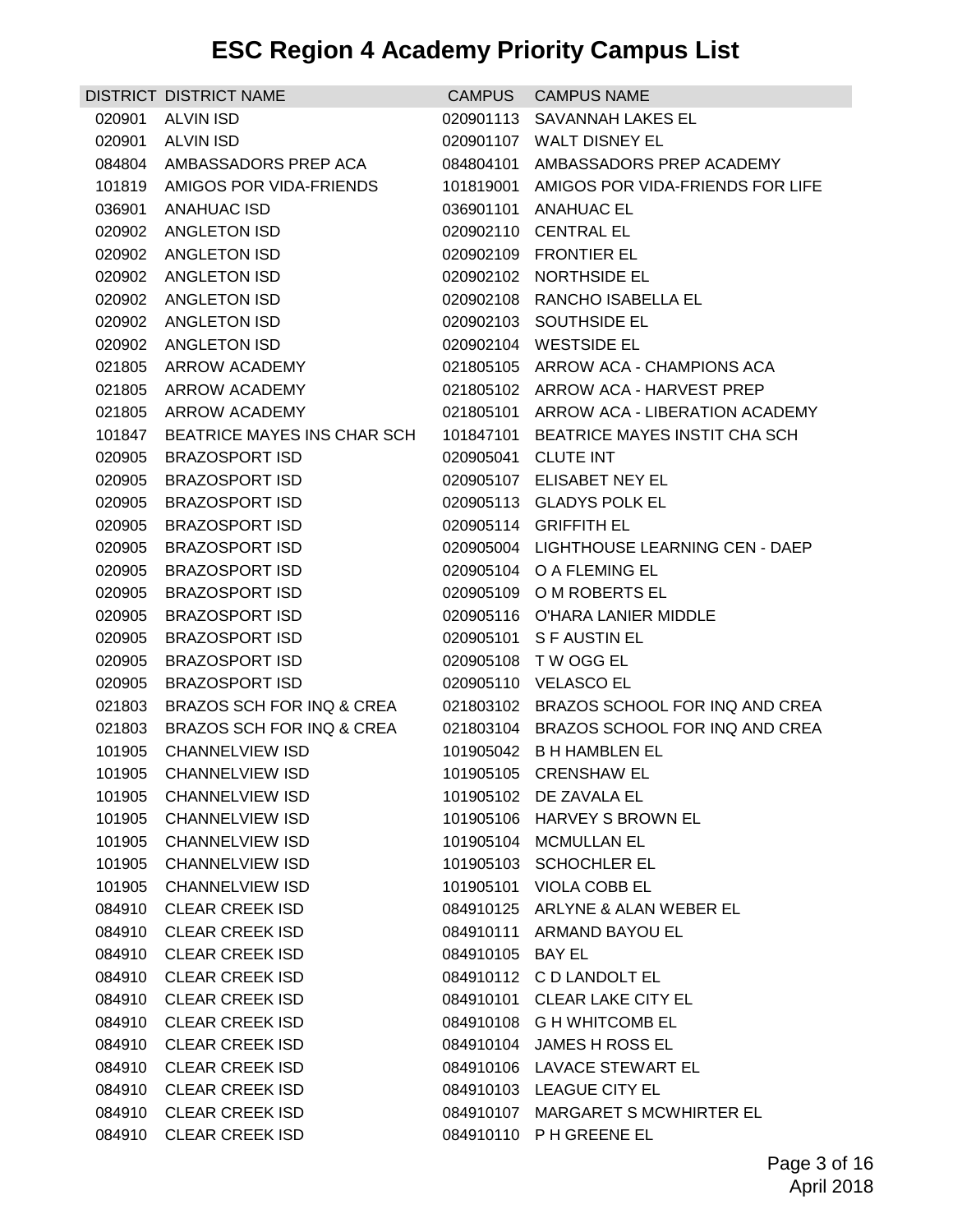|        | DISTRICT DISTRICT NAME       | CAMPUS              | <b>CAMPUS NAME</b>                   |
|--------|------------------------------|---------------------|--------------------------------------|
| 084910 | <b>CLEAR CREEK ISD</b>       | 084910119           | WEDGEWOOD EL                         |
| 146901 | <b>CLEVELAND ISD</b>         | 146901041           | <b>CLEVELAND MIDDLE</b>              |
| 146901 | <b>CLEVELAND ISD</b>         | 146901104           | <b>EASTSIDE EL</b>                   |
| 146901 | <b>CLEVELAND ISD</b>         | 146901102           | NORTHSIDE EL                         |
| 146901 | <b>CLEVELAND ISD</b>         |                     | 146901103 SOUTHSIDE PRI              |
| 020907 | COLUMBIA-BRAZORIA ISD        | 020907107           | <b>BARROW EL</b>                     |
| 020907 | COLUMBIA-BRAZORIA ISD        | 020907102           | <b>WEST COLUMBIA EL</b>              |
| 020907 | COLUMBIA-BRAZORIA ISD        | 020907106           | <b>WILD PEACH EL</b>                 |
| 101842 | <b>COMQUEST ACADEMY</b>      | 101842001           | <b>COMQUEST ACADEMY</b>              |
| 101906 | <b>CROSBY ISD</b>            |                     | 101906103 BARRETT EL                 |
| 101906 | <b>CROSBY ISD</b>            | 101906106           | <b>CROSBY EL</b>                     |
| 101906 | <b>CROSBY ISD</b>            |                     | 101906102 CROSBY KINDERGARTEN CENTER |
| 101906 | <b>CROSBY ISD</b>            | 101906104           | <b>DREW EL</b>                       |
| 101906 | <b>CROSBY ISD</b>            | 101906101           | <b>NEWPORT EL</b>                    |
| 101907 | <b>CYPRESS-FAIRBANKS ISD</b> | 101907107 ADAM EL   |                                      |
| 101907 | <b>CYPRESS-FAIRBANKS ISD</b> | 101907146           | ANDRE EL                             |
| 101907 | <b>CYPRESS-FAIRBANKS ISD</b> | 101907101           | <b>BANE EL</b>                       |
| 101907 | <b>CYPRESS-FAIRBANKS ISD</b> | 101907125           | <b>BANG EL</b>                       |
| 101907 | <b>CYPRESS-FAIRBANKS ISD</b> |                     | 101907145 DANISH EL                  |
| 101907 | <b>CYPRESS-FAIRBANKS ISD</b> | 101907142           | DURYEA EL                            |
| 101907 | <b>CYPRESS-FAIRBANKS ISD</b> | 101907154           | <b>EMERY EL</b>                      |
| 101907 | CYPRESS-FAIRBANKS ISD        | 101907120           | EMMOTT EL                            |
| 101907 | <b>CYPRESS-FAIRBANKS ISD</b> | 101907124 FIEST EL  |                                      |
| 101907 | CYPRESS-FAIRBANKS ISD        |                     | 101907112 FRANCONE EL                |
| 101907 | <b>CYPRESS-FAIRBANKS ISD</b> | 101907117           | <b>FRAZIER EL</b>                    |
| 101907 | <b>CYPRESS-FAIRBANKS ISD</b> | 101907136           | <b>GLEASON EL</b>                    |
| 101907 | <b>CYPRESS-FAIRBANKS ISD</b> | 101907128           | <b>HAIRGROVE EL</b>                  |
| 101907 | CYPRESS-FAIRBANKS ISD        | 101907108           | <b>HANCOCK EL</b>                    |
| 101907 | <b>CYPRESS-FAIRBANKS ISD</b> | 101907151           | <b>HEMMENWAY EL</b>                  |
|        | 101907 CYPRESS-FAIRBANKS ISD |                     | 101907106 HOLBROOK EL                |
|        | 101907 CYPRESS-FAIRBANKS ISD |                     | 101907121 HOLMSLEY EL                |
| 101907 | <b>CYPRESS-FAIRBANKS ISD</b> | 101907159           | <b>HOOVER EL</b>                     |
| 101907 | <b>CYPRESS-FAIRBANKS ISD</b> | 101907113           | <b>HORNE EL</b>                      |
| 101907 | <b>CYPRESS-FAIRBANKS ISD</b> | 101907122           | <b>JOWELL EL</b>                     |
| 101907 | <b>CYPRESS-FAIRBANKS ISD</b> | 101907134           | <b>KIRK EL</b>                       |
| 101907 | <b>CYPRESS-FAIRBANKS ISD</b> | 101907103 LAMKIN EL |                                      |
| 101907 | <b>CYPRESS-FAIRBANKS ISD</b> | 101907144           | LEE EL                               |
| 101907 | <b>CYPRESS-FAIRBANKS ISD</b> | 101907111           | <b>LIEDER EL</b>                     |
| 101907 | <b>CYPRESS-FAIRBANKS ISD</b> | 101907116           | LOWERY EL                            |
| 101907 | <b>CYPRESS-FAIRBANKS ISD</b> | 101907105           | MATZKE EL                            |
| 101907 | CYPRESS-FAIRBANKS ISD        | 101907150           | MCFEE EL                             |
| 101907 | <b>CYPRESS-FAIRBANKS ISD</b> | 101907127           | <b>METCALF EL</b>                    |
| 101907 | <b>CYPRESS-FAIRBANKS ISD</b> | 101907110           | <b>MILLSAP EL</b>                    |
| 101907 | <b>CYPRESS-FAIRBANKS ISD</b> | 101907119           | <b>OWENS EL</b>                      |
| 101907 | <b>CYPRESS-FAIRBANKS ISD</b> | 101907104           | POST EL                              |
| 101907 | <b>CYPRESS-FAIRBANKS ISD</b> | 101907129           | <b>REED EL</b>                       |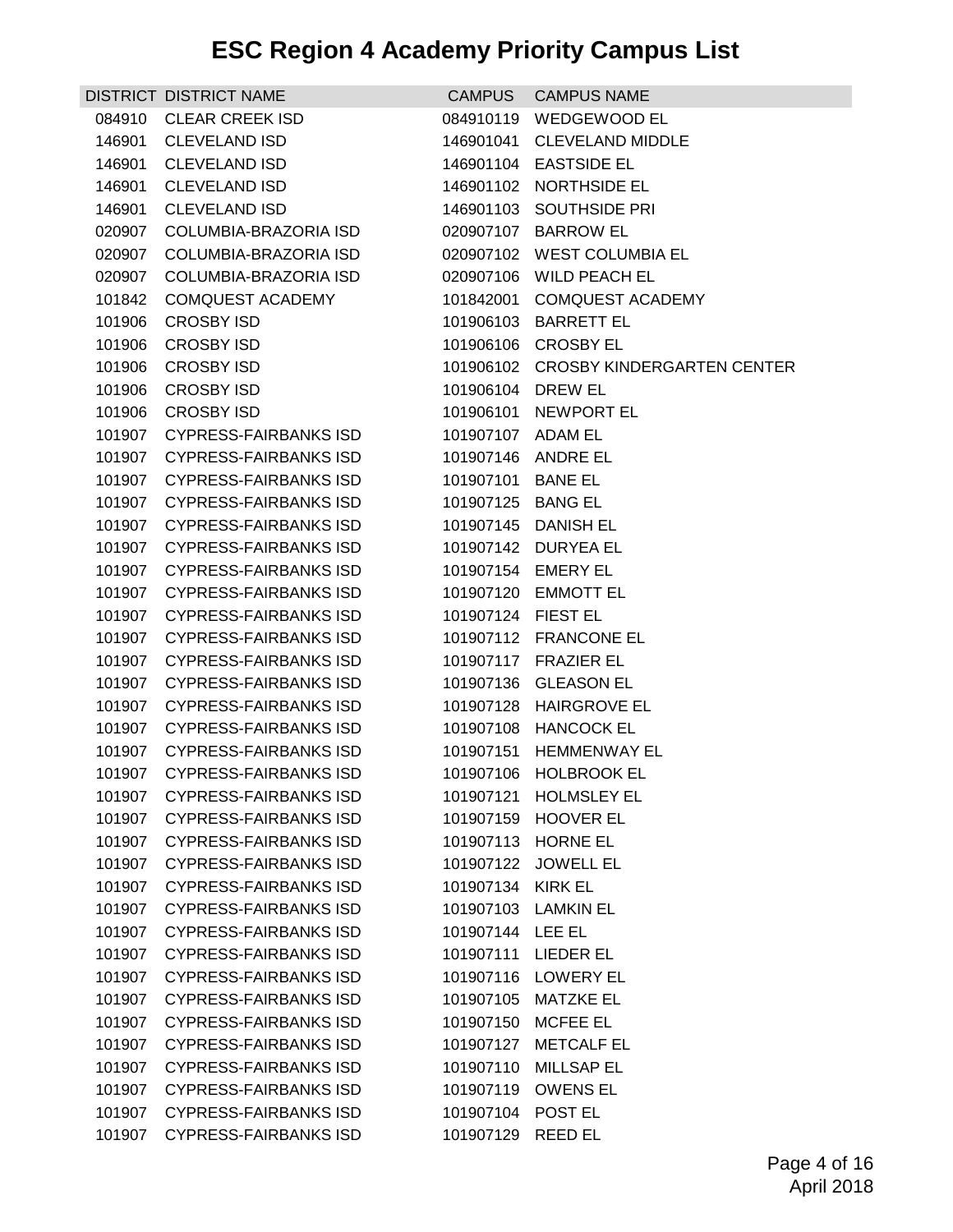|        | DISTRICT DISTRICT NAME       | <b>CAMPUS</b> | <b>CAMPUS NAME</b>              |
|--------|------------------------------|---------------|---------------------------------|
| 101907 | <b>CYPRESS-FAIRBANKS ISD</b> | 101907152     | <b>ROBINSON EL</b>              |
| 101907 | <b>CYPRESS-FAIRBANKS ISD</b> | 101907132     | SHERIDAN EL                     |
| 101907 | <b>CYPRESS-FAIRBANKS ISD</b> | 101907141     | <b>TIPPS EL</b>                 |
| 101907 | CYPRESS-FAIRBANKS ISD        | 101907137     | <b>WALKER EL</b>                |
| 101907 | CYPRESS-FAIRBANKS ISD        |               | 101907131 WILLBERN EL           |
| 101907 | <b>CYPRESS-FAIRBANKS ISD</b> | 101907118     | <b>WILSON EL</b>                |
| 101907 | <b>CYPRESS-FAIRBANKS ISD</b> | 101907109     | <b>YEAGER EL</b>                |
| 020910 | DAMON ISD                    | 020910101     | <b>DAMON EL</b>                 |
| 146902 | <b>DAYTON ISD</b>            | 146902101     | <b>AUSTIN EL</b>                |
| 146902 | <b>DAYTON ISD</b>            | 146902105     | KIMMIE M BROWN EL               |
| 146902 | <b>DAYTON ISD</b>            | 146902103     | <b>RICHTER EL</b>               |
| 101908 | DEER PARK ISD                | 101908101     | <b>CARPENTER ELEMENTARY</b>     |
| 101908 | DEER PARK ISD                | 101908102     | DEEPWATER ELEMENTARY            |
| 101908 | DEER PARK ISD                | 101908107     | <b>JP DABBS ELEMENTARY</b>      |
| 101908 | <b>DEER PARK ISD</b>         | 101908106     | PARKWOOD ELEMENTARY             |
| 146903 | <b>DEVERS ISD</b>            | 146903101     | DEVERS EL                       |
| 084901 | <b>DICKINSON ISD</b>         |               | 084901107 BAY COLONY EL         |
| 084901 | <b>DICKINSON ISD</b>         | 084901109     | <b>CALDER ROAD EL</b>           |
| 084901 | <b>DICKINSON ISD</b>         | 084901042     | DUNBAR MIDDLE                   |
| 084901 | <b>DICKINSON ISD</b>         | 084901044     | ELVA C LOBIT MIDDLE             |
| 084901 | <b>DICKINSON ISD</b>         | 084901106     | <b>HUGHES ROAD EL</b>           |
| 084901 | <b>DICKINSON ISD</b>         | 084901105     | <b>JAKE SILBERNAGEL EL</b>      |
| 084901 | <b>DICKINSON ISD</b>         | 084901043     | JOHN AND SHAMARION BARBER MID   |
| 084901 | <b>DICKINSON ISD</b>         | 084901101     | KENNETH E LITTLE EL             |
| 084901 | <b>DICKINSON ISD</b>         | 084901102     | LOUIS G LOBIT EL                |
| 084901 | <b>DICKINSON ISD</b>         |               | 084901108 SAN LEON EL           |
| 101856 | DRAW ACADEMY                 | 101856101     | DRAW ACADEMY                    |
| 101856 | DRAW ACADEMY                 | 101856103     | DRAW ACADEMY UPPER EL           |
| 079907 | FORT BEND ISD                |               | 079907133 ARIZONA FLEMING EL    |
|        | 079907 FORT BEND ISD         |               | 079907141 BARBARA JORDAN EL     |
|        | 079907 FORT BEND ISD         |               | 079907108 BLUE RIDGE EL         |
| 079907 | FORT BEND ISD                |               | 079907113 BRIARGATE EL          |
| 079907 | FORT BEND ISD                |               | 079907144 DR LYNN ARMSTRONG EL  |
| 079907 | <b>FORT BEND ISD</b>         | 079907112     | <b>DULLES EL</b>                |
| 079907 | FORT BEND ISD                |               | 079907101 E A JONES EL          |
| 079907 | <b>FORT BEND ISD</b>         |               | 079907131 EDGAR GLOVER JR EL    |
| 079907 | FORT BEND ISD                | 079907150     | <b>HERITAGE ROSE EL</b>         |
| 079907 | <b>FORT BEND ISD</b>         |               | 079907122 HUNTERS GLEN EL       |
| 079907 | <b>FORT BEND ISD</b>         | 079907155     | JAMES PATTERSON EL              |
| 079907 | FORT BEND ISD                | 079907149     | <b>JUAN SEGUIN EL</b>           |
| 079907 | FORT BEND ISD                |               | 079907102 LAKEVIEW EL           |
| 079907 | FORT BEND ISD                | 079907115     | <b>LANTERN LANE EL</b>          |
| 079907 | <b>FORT BEND ISD</b>         |               | 079907139 LULA BELLE GOODMAN EL |
| 079907 | FORT BEND ISD                | 079907143     | <b>MARY AUSTIN HOLLEY EL</b>    |
|        | 079907 FORT BEND ISD         |               | 079907110 MEADOWS EL            |
| 079907 | FORT BEND ISD                | 079907118     | <b>MISSION BEND EL</b>          |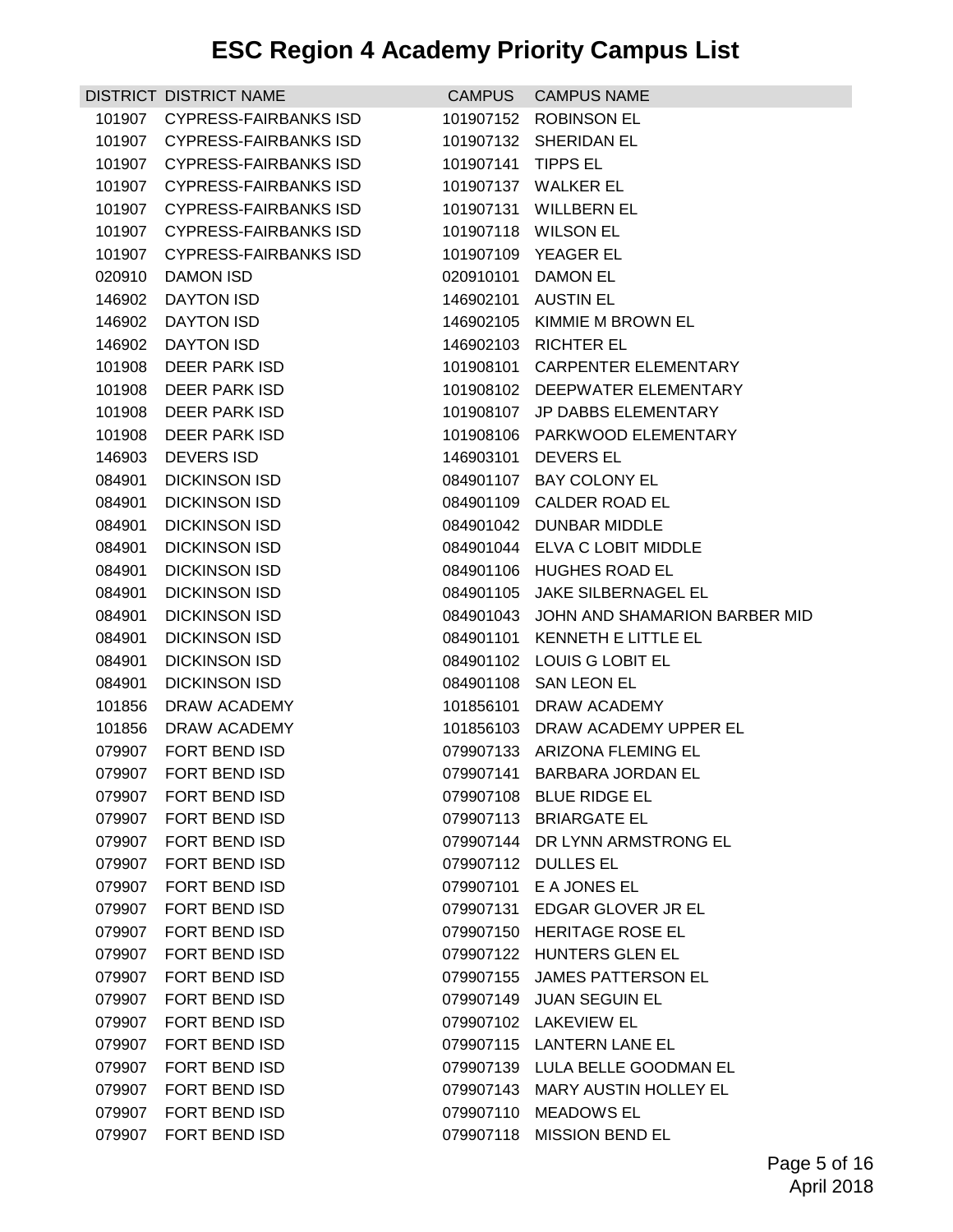|        | DISTRICT DISTRICT NAME  | <b>CAMPUS</b>      | <b>CAMPUS NAME</b>                   |
|--------|-------------------------|--------------------|--------------------------------------|
| 079907 | <b>FORT BEND ISD</b>    | 079907124          | <b>MISSION GLEN EL</b>               |
| 079907 | <b>FORT BEND ISD</b>    | 079907129          | <b>MISSION WEST EL</b>               |
| 079907 | <b>FORT BEND ISD</b>    | 079907116          | <b>RIDGEGATE EL</b>                  |
| 079907 | <b>FORT BEND ISD</b>    | 079907109          | <b>RIDGEMONT EL</b>                  |
| 079907 | FORT BEND ISD           |                    | 079907146 ROSA PARKS EL              |
| 079907 | FORT BEND ISD           | 079907114          | <b>TOWNEWEST EL</b>                  |
| 079907 | FORT BEND ISD           |                    | 079907134 WALTER MOSES BURTON EL     |
| 101910 | <b>GALENA PARK ISD</b>  | 101910101          | <b>CIMARRON EL</b>                   |
| 101910 | <b>GALENA PARK ISD</b>  |                    | 101910102 CLOVERLEAF EL              |
| 101910 | <b>GALENA PARK ISD</b>  |                    | 101910115 DR SHIRLEY J WILLIAMSON EL |
| 101910 | <b>GALENA PARK ISD</b>  | 101910104          | <b>GALENA PARK EL</b>                |
| 101910 | <b>GALENA PARK ISD</b>  |                    | 101910105 GREEN VALLEY EL            |
| 101910 | <b>GALENA PARK ISD</b>  | 101910106          | <b>JACINTO CITY EL</b>               |
| 101910 | <b>GALENA PARK ISD</b>  | 101910113          | JAMES B HAVARD EL                    |
| 101910 | <b>GALENA PARK ISD</b>  | 101910107          | <b>MACARTHUR EL</b>                  |
| 101910 | <b>GALENA PARK ISD</b>  | 101910114          | NORMANDY CROSSING EL                 |
| 101910 | <b>GALENA PARK ISD</b>  | 101910108          | <b>NORTH SHORE EL</b>                |
| 101910 | <b>GALENA PARK ISD</b>  | 101910112          | <b>PURPLE SAGE EL</b>                |
| 101910 | <b>GALENA PARK ISD</b>  |                    | 101910109 PYBURN EL                  |
| 101910 | <b>GALENA PARK ISD</b>  | 101910116          | <b>SAM HOUSTON EL</b>                |
| 101910 | <b>GALENA PARK ISD</b>  | 101910111          | <b>TICE EL</b>                       |
| 101910 | <b>GALENA PARK ISD</b>  |                    | 101910110 WOODLAND ACRES EL          |
| 084902 | <b>GALVESTON ISD</b>    | 084902041          | <b>AUSTIN MIDDLE</b>                 |
| 084902 | <b>GALVESTON ISD</b>    | 084902115          | <b>BURNET EL</b>                     |
| 084902 | <b>GALVESTON ISD</b>    | 084902042          | <b>CENTRAL MIDDLE</b>                |
| 084902 | <b>GALVESTON ISD</b>    |                    | 084902114 COASTAL VILLAGE EL         |
| 084902 | <b>GALVESTON ISD</b>    |                    | 084902006 COLLEGIATE ACADEMY         |
| 084902 | <b>GALVESTON ISD</b>    |                    | 084902102 CRENSHAW EL AND MIDDLE     |
| 084902 | <b>GALVESTON ISD</b>    |                    | 084902104 MORGAN EL MAGNET SCHOOL    |
|        | 084902 GALVESTON ISD    | 084902106 OPPE EL  |                                      |
|        | 084902 GALVESTON ISD    |                    | 084902107 PARKER EL                  |
| 101911 | <b>GOOSE CREEK CISD</b> | 101911101 ALAMO EL |                                      |
| 101911 | <b>GOOSE CREEK CISD</b> |                    | 101911113 ASHBEL SMITH EL            |
| 101911 | <b>GOOSE CREEK CISD</b> |                    | 101911125 BANUELOS EL                |
| 101911 | <b>GOOSE CREEK CISD</b> |                    | 101911105 CARVER EL                  |
| 101911 | <b>GOOSE CREEK CISD</b> | 101911123 CLARK EL |                                      |
| 101911 | <b>GOOSE CREEK CISD</b> |                    | 101911118 CROCKETT EL                |
| 101911 | <b>GOOSE CREEK CISD</b> |                    | 101911120 DE ZAVALA EL               |
| 101911 | <b>GOOSE CREEK CISD</b> | 101911107          | <b>HARLEM EL</b>                     |
| 101911 | <b>GOOSE CREEK CISD</b> |                    | 101911108 HIGHLANDS EL               |
| 101911 | <b>GOOSE CREEK CISD</b> |                    | 101911117 HOPPER PRI                 |
| 101911 | <b>GOOSE CREEK CISD</b> | 101911103          | JAMES BOWIE EL                       |
| 101911 | <b>GOOSE CREEK CISD</b> | 101911111 LAMAR EL |                                      |
| 101911 | <b>GOOSE CREEK CISD</b> |                    | 101911112 SAN JACINTO EL             |
| 101911 | <b>GOOSE CREEK CISD</b> |                    | 101911102 STEPHEN F AUSTIN EL        |
| 101911 | <b>GOOSE CREEK CISD</b> |                    | 101911114 TRAVIS EL                  |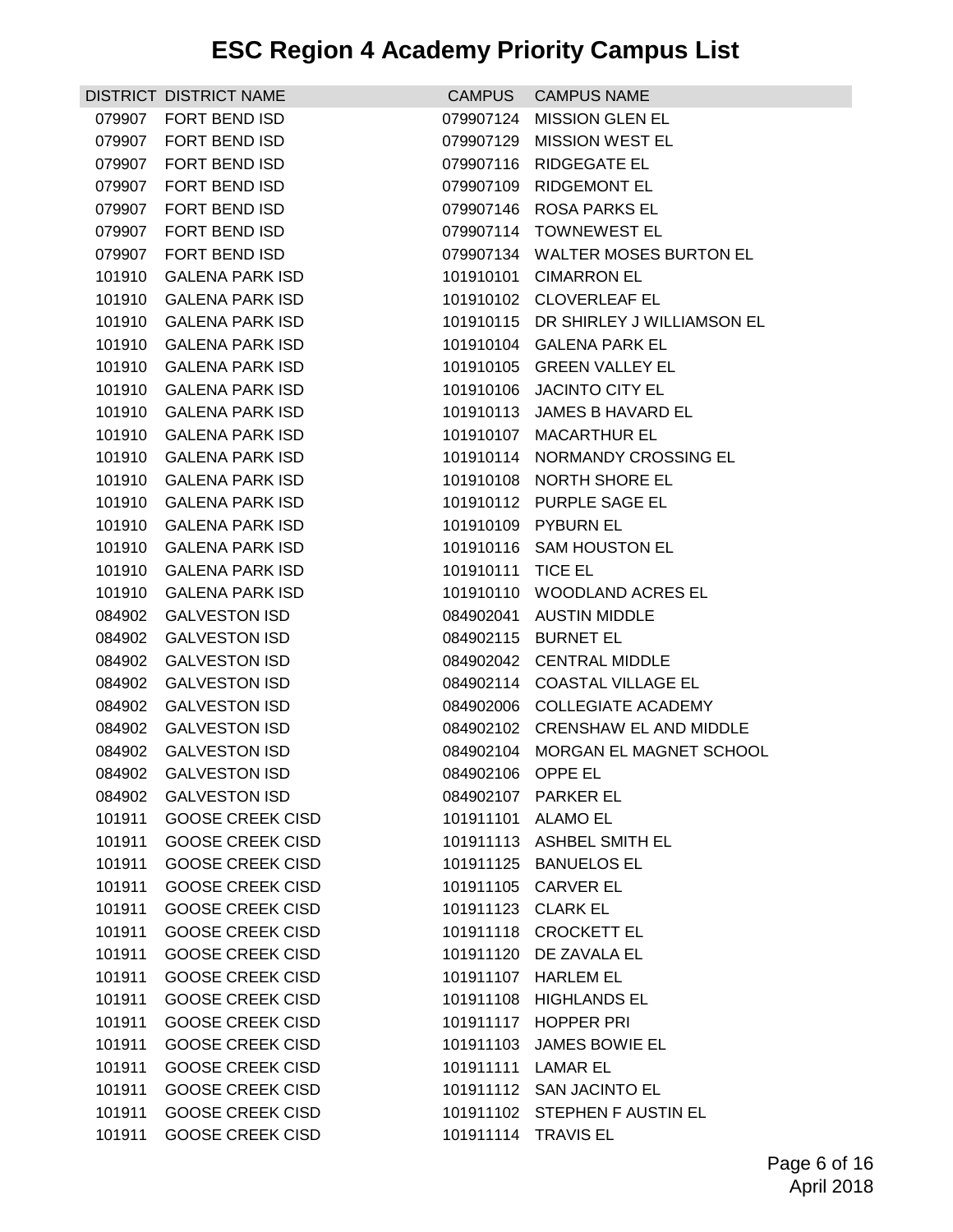|        | <b>DISTRICT DISTRICT NAME</b>            | <b>CAMPUS</b>      | <b>CAMPUS NAME</b>                        |
|--------|------------------------------------------|--------------------|-------------------------------------------|
| 101911 | <b>GOOSE CREEK CISD</b>                  | 101911122          | <b>VICTORIA WALKER EL</b>                 |
| 146904 | <b>HARDIN ISD</b>                        | 146904102          | <b>HARDIN EL</b>                          |
| 101858 | <b>HARMONY SCH OF EXCELLENCE</b>         | 101858007          | HARMONY SCH OF ACHIEVE - HOUS             |
| 101858 | <b>HARMONY SCH OF EXCELLENCE</b>         | 101858002          | HARMONY SCH OF ENDEAV-HOUS                |
| 101858 | <b>HARMONY SCH OF EXCELLENCE</b>         |                    | 101858008 HARMONY SCH OF ENRICH - HOUS    |
| 101858 | <b>HARMONY SCH OF EXCELLENCE</b>         | 101858001          | HARMONY SCH OF EXCELL-HOUS                |
| 101858 | HARMONY SCH OF EXCELLENCE                |                    | 101858006 HARMONY SCH OF TECH-HOUST       |
| 101862 | HARMONY SCH OF SCI - HOUS                | 101862003          | HARMONY SCI ACADEMY-KATY                  |
| 101862 | HARMONY SCH OF SCI - HOUS                | 101862001          | <b>HARMONY SCI ACA-SUGAR LAND</b>         |
| 101846 | HARMONY SCIENCE ACADEMY                  |                    | 101846102 HARMONY SCH OF EXPLOR-HOUS      |
| 101846 | HARMONY SCIENCE ACADEMY                  | 101846006          | HARMONY SCH OF FINE ARTS & TECH           |
| 101846 | HARMONY SCIENCE ACADEMY                  | 101846005          | HARMONY SCH OF SCI-HOUSTON                |
| 237902 | <b>HEMPSTEAD ISD</b>                     | 237902101          | <b>HEMPSTEAD EL</b>                       |
| 084908 | <b>HITCHCOCK ISD</b>                     |                    | 084908106 HITCHCOCK PRI                   |
| 084908 | <b>HITCHCOCK ISD</b>                     | 084908103          | <b>STEWART EL</b>                         |
| 101828 | HOUSTON GATEWAY ACADEMY INC              | 101828101          | <b>HOUSTON GATEWAY ACADEMY</b>            |
| 101828 | HOUSTON GATEWAY ACADEMY INC              | 101828001          | <b>HOUSTON GATEWAY ACA - CORAL CA</b>     |
| 101828 | <b>HOUSTON GATEWAY ACADEMY INC</b>       | 101828002          | <b>HOUSTON GATEWAY ACA INC ELITE</b>      |
| 101912 | <b>HOUSTON ISD</b>                       |                    | 101912102 ALCOTT EL                       |
| 101912 | <b>HOUSTON ISD</b>                       | 101912104          | <b>ALMEDA EL</b>                          |
| 101912 | <b>HOUSTON ISD</b>                       |                    | 101912105 ANDERSON EL                     |
| 101912 | <b>HOUSTON ISD</b>                       |                    | 101912478 ARABIC IMMERSION MAGNET SCHOOL  |
| 101912 | <b>HOUSTON ISD</b>                       |                    | 101912273 ASHFORD EL                      |
| 101912 | <b>HOUSTON ISD</b>                       |                    | 101912274 ASKEW EL                        |
| 101912 | <b>HOUSTON ISD</b>                       | 101912106          | <b>ATHERTON EL</b>                        |
| 101912 | <b>HOUSTON ISD</b>                       |                    | 101912107 BARRICK EL                      |
| 101912 | <b>HOUSTON ISD</b>                       | 101912108          | <b>BASTIAN EL</b>                         |
| 101912 | <b>HOUSTON ISD</b>                       |                    | 101912234 BAYLOR COLL OF MEDICINE BIOTECH |
| 101912 | <b>HOUSTON ISD</b>                       | 101912151          | <b>BELL EL</b>                            |
| 101912 | <b>HOUSTON ISD</b>                       |                    | 101912360 BELLFORT EARLY CHILDHOOD CEN    |
|        | 101912 HOUSTON ISD                       |                    | 101912295 BENAVIDEZ EL                    |
| 101912 | <b>HOUSTON ISD</b>                       |                    | 101912268 BENBROOK EL                     |
| 101912 | <b>HOUSTON ISD</b>                       | 101912109 BERRY EL |                                           |
| 101912 | <b>HOUSTON ISD</b>                       |                    | 101912110 BLACKSHEAR EL                   |
| 101912 | <b>HOUSTON ISD</b>                       |                    | 101912111 BONHAM EL                       |
| 101912 | <b>HOUSTON ISD</b>                       |                    | 101912112 BONNER EL                       |
| 101912 | <b>HOUSTON ISD</b>                       | 101912114          | <b>BRAEBURN EL</b>                        |
| 101912 | <b>HOUSTON ISD</b>                       |                    | 101912344 BRIARMEADOW CHARTER             |
| 101912 | <b>HOUSTON ISD</b>                       | 101912117          | <b>BRISCOE EL</b>                         |
| 101912 | <b>HOUSTON ISD</b>                       |                    | 101912119 BROOKLINE EL                    |
| 101912 | <b>HOUSTON ISD</b>                       | 101912120          | <b>BROWNING EL</b>                        |
| 101912 | <b>HOUSTON ISD</b>                       | 101912121          | <b>BRUCE EL</b>                           |
| 101912 | <b>HOUSTON ISD</b>                       |                    | 101912122 BURBANK EL                      |
| 101912 | <b>HOUSTON ISD</b>                       | 101912124          | <b>BURNET EL</b>                          |
| 101912 | <b>HOUSTON ISD</b><br><b>HOUSTON ISD</b> |                    | 101912125 BURRUS EL<br>CAGE EL            |
| 101912 |                                          | 101912287          |                                           |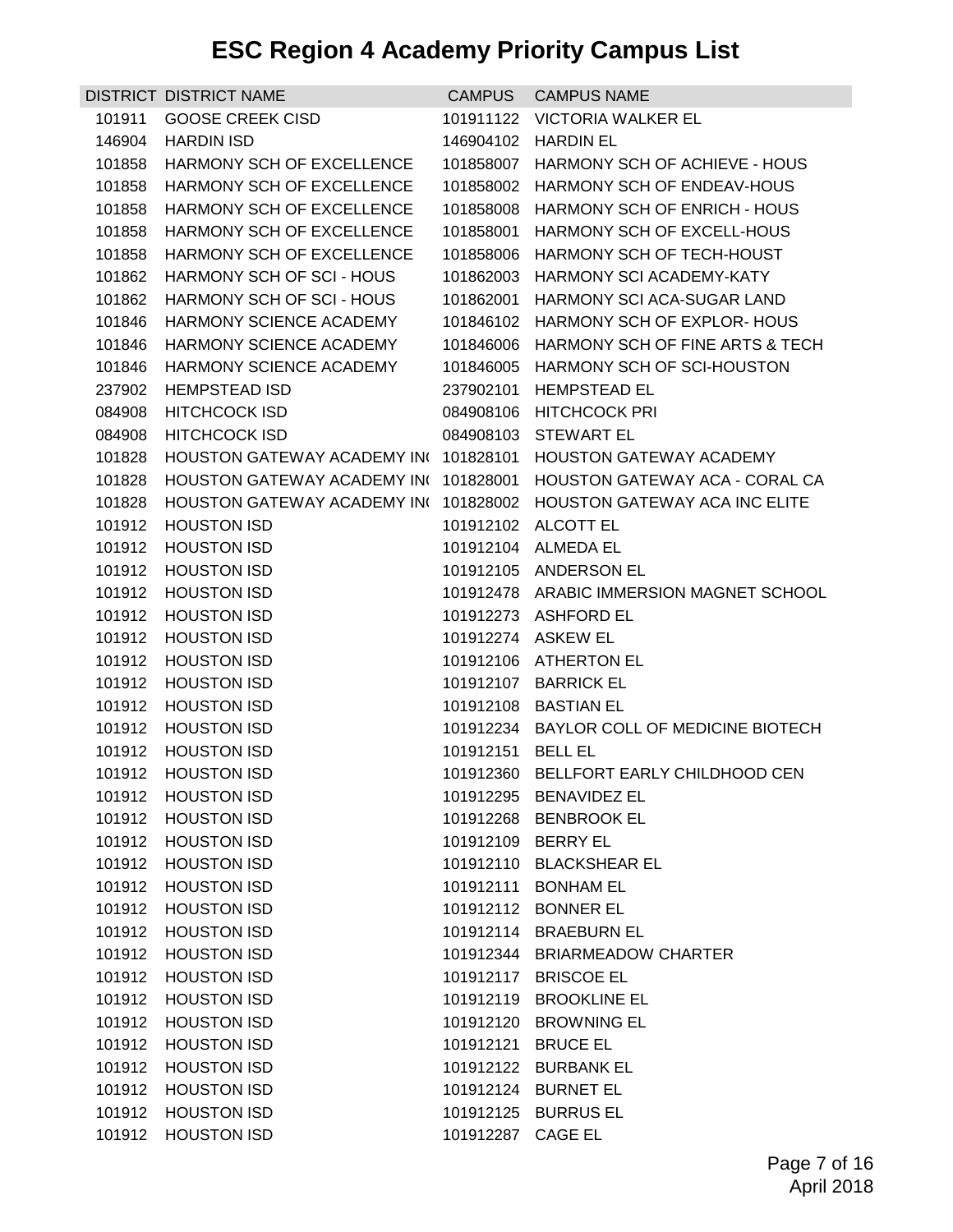|        | DISTRICT DISTRICT NAME | <b>CAMPUS</b>       | <b>CAMPUS NAME</b>                    |
|--------|------------------------|---------------------|---------------------------------------|
| 101912 | <b>HOUSTON ISD</b>     | 101912292           | <b>CARRILLO EL</b>                    |
| 101912 | <b>HOUSTON ISD</b>     | 101912123           | <b>CODWELL EL</b>                     |
| 101912 | <b>HOUSTON ISD</b>     | 101912013           | <b>COMMUNITY SERVICES-SEC</b>         |
| 101912 | <b>HOUSTON ISD</b>     | 101912358           | COOK JR EL                            |
| 101912 | <b>HOUSTON ISD</b>     | 101912132 COOP EL   |                                       |
| 101912 | <b>HOUSTON ISD</b>     | 101912133           | <b>CORNELIUS EL</b>                   |
| 101912 | <b>HOUSTON ISD</b>     |                     | 101912290 CRESPO EL                   |
| 101912 | <b>HOUSTON ISD</b>     | 101912135           | <b>CROCKETT EL</b>                    |
| 101912 | <b>HOUSTON ISD</b>     |                     | 101912136 CUNNINGHAM EL               |
| 101912 | <b>HOUSTON ISD</b>     | 101912297           | DAVILA EL                             |
| 101912 | <b>HOUSTON ISD</b>     | 101912137           | DE CHAUMES EL                         |
| 101912 | <b>HOUSTON ISD</b>     |                     | 101912138 DE ZAVALA EL                |
| 101912 | <b>HOUSTON ISD</b>     | 101912383           | <b>DEANDA EL</b>                      |
| 101912 | <b>HOUSTON ISD</b>     | 101912140           | <b>DOGAN EL</b>                       |
| 101912 | <b>HOUSTON ISD</b>     | 101912115           | <b>DURHAM EL</b>                      |
| 101912 | <b>HOUSTON ISD</b>     | 101912144           | <b>DURKEE EL</b>                      |
| 101912 | <b>HOUSTON ISD</b>     | 101912147           | ELIOT EL                              |
| 101912 | <b>HOUSTON ISD</b>     | 101912475           | <b>ELMORE EL</b>                      |
| 101912 | <b>HOUSTON ISD</b>     | 101912148 ELROD EL  |                                       |
| 101912 | <b>HOUSTON ISD</b>     | 101912149           | <b>EMERSON EL</b>                     |
| 101912 | <b>HOUSTON ISD</b>     |                     | 101912364 ENERGIZED FOR EXCEL ACAD EL |
| 101912 | <b>HOUSTON ISD</b>     | 101912152           | <b>FIELD EL</b>                       |
| 101912 | <b>HOUSTON ISD</b>     | 101912271           | <b>FOERSTER EL</b>                    |
| 101912 | <b>HOUSTON ISD</b>     |                     | 101912153 FONDREN EL                  |
| 101912 | <b>HOUSTON ISD</b>     | 101912470           | FONWOOD EARLY CHILDHOOD CTR           |
| 101912 | <b>HOUSTON ISD</b>     |                     | 101912154 FOSTER EL                   |
| 101912 | <b>HOUSTON ISD</b>     | 101912155           | <b>FRANKLIN EL</b>                    |
| 101912 | <b>HOUSTON ISD</b>     | 101912156           | <b>FROST EL</b>                       |
| 101912 | <b>HOUSTON ISD</b>     | 101912291           | <b>GALLEGOS EL</b>                    |
|        | 101912 HOUSTON ISD     | 101912283 GARCIA EL |                                       |
|        | 101912 HOUSTON ISD     |                     | 101912157 GARDEN OAKS MONTESSORI      |
| 101912 | <b>HOUSTON ISD</b>     |                     | 101912158 GARDEN VILLAS EL            |
| 101912 | <b>HOUSTON ISD</b>     |                     | 101912159 GOLFCREST EL                |
| 101912 | <b>HOUSTON ISD</b>     |                     | 101912162 GREGG EL                    |
| 101912 | <b>HOUSTON ISD</b>     |                     | 101912058 GREGORY-LINCOLN ED CTR      |
| 101912 | <b>HOUSTON ISD</b>     |                     | 101912262 GRISSOM EL                  |
| 101912 | <b>HOUSTON ISD</b>     | 101912369           | <b>GROSS EL</b>                       |
| 101912 | <b>HOUSTON ISD</b>     |                     | 101912131 HALPIN EARLY CHILDHOOD CTR  |
| 101912 | <b>HOUSTON ISD</b>     |                     | 101912166 HARRIS J R EL               |
| 101912 | <b>HOUSTON ISD</b>     |                     | 101912167 HARRIS R P EL               |
| 101912 | <b>HOUSTON ISD</b>     | 101912168           | <b>HARTSFIELD EL</b>                  |
| 101912 | <b>HOUSTON ISD</b>     | 101912170           | <b>HELMS EL</b>                       |
| 101912 | <b>HOUSTON ISD</b>     |                     | 101912171 HENDERSON J EL              |
| 101912 | <b>HOUSTON ISD</b>     |                     | 101912172 HENDERSON N EL              |
| 101912 | <b>HOUSTON ISD</b>     |                     | 101912173 HEROD EL                    |
| 101912 | <b>HOUSTON ISD</b>     | 101912286           | <b>HERRERA EL</b>                     |
|        |                        |                     |                                       |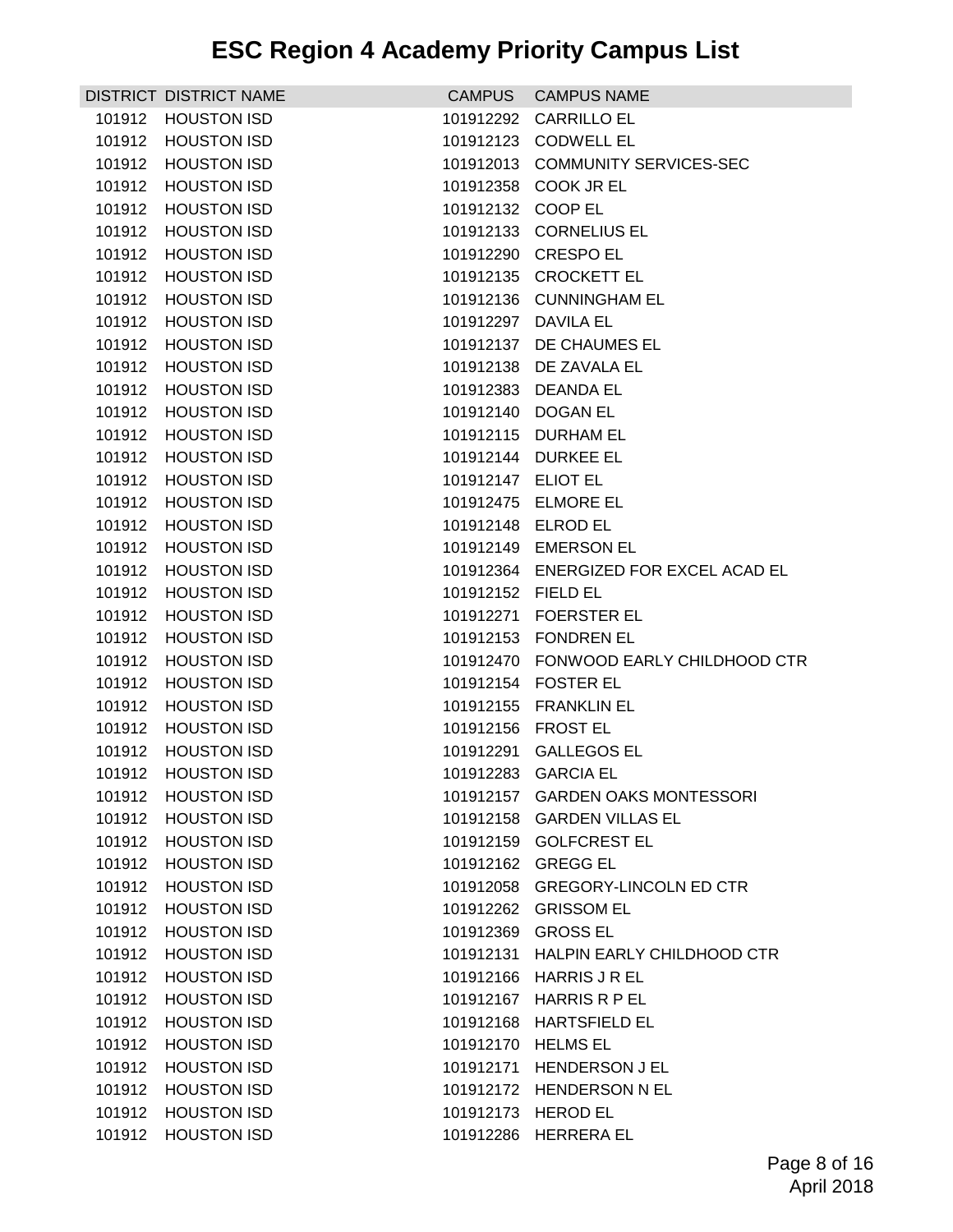|        | DISTRICT DISTRICT NAME | <b>CAMPUS</b>      | <b>CAMPUS NAME</b>                     |
|--------|------------------------|--------------------|----------------------------------------|
| 101912 | <b>HOUSTON ISD</b>     | 101912174          | <b>HIGHLAND HTS EL</b>                 |
| 101912 | <b>HOUSTON ISD</b>     | 101912473          | <b>HILLIARD EL</b>                     |
| 101912 | <b>HOUSTON ISD</b>     | 101912395          | HINES-CALDWELL                         |
| 101912 | <b>HOUSTON ISD</b>     | 101912175          | <b>HOBBY EL</b>                        |
| 101912 | <b>HOUSTON ISD</b>     | 101912300          | INSPIRED FOR EXCEL ACA INC             |
| 101912 | <b>HOUSTON ISD</b>     | 101912180          | <b>ISAACS EL</b>                       |
| 101912 | <b>HOUSTON ISD</b>     | 101912181          | <b>JANOWSKI EL</b>                     |
| 101912 | <b>HOUSTON ISD</b>     | 101912182          | JEFFERSON EL                           |
| 101912 | <b>HOUSTON ISD</b>     |                    | 101912378 KANDY STRIPE ACADEMY         |
| 101912 | <b>HOUSTON ISD</b>     |                    | 101912185 KASHMERE GARDENS EL          |
| 101912 | <b>HOUSTON ISD</b>     | 101912187          | <b>KELSO EL</b>                        |
| 101912 | <b>HOUSTON ISD</b>     |                    | 101912188 KENNEDY EL                   |
| 101912 | <b>HOUSTON ISD</b>     | 101912389          | <b>KETELSEN EL</b>                     |
| 101912 | <b>HOUSTON ISD</b>     |                    | 101912192 LANTRIP EL                   |
| 101912 | <b>HOUSTON ISD</b>     |                    | 101912340 LAS AMERICAS                 |
| 101912 | <b>HOUSTON ISD</b>     |                    | 101912357 LAURENZO EARLY CHILDHOOD CTR |
| 101912 | <b>HOUSTON ISD</b>     | 101912263 LAW EL   |                                        |
| 101912 | <b>HOUSTON ISD</b>     | 101912194 LEWIS EL |                                        |
| 101912 | <b>HOUSTON ISD</b>     |                    | 101912195 LOCKHART EL                  |
| 101912 | <b>HOUSTON ISD</b>     |                    | 101912196 LONGFELLOW EL                |
| 101912 | <b>HOUSTON ISD</b>     | 101912197          | <b>LOOSCAN EL</b>                      |
| 101912 | <b>HOUSTON ISD</b>     | 101912198 LOVE EL  |                                        |
| 101912 | <b>HOUSTON ISD</b>     | 101912128 LYONS EL |                                        |
| 101912 | <b>HOUSTON ISD</b>     | 101912201          | <b>MACGREGOR EL</b>                    |
| 101912 | <b>HOUSTON ISD</b>     | 101912203          | <b>MADING EL</b>                       |
| 101912 | <b>HOUSTON ISD</b>     | 101912483          | <b>MARK WHITE EL</b>                   |
| 101912 | <b>HOUSTON ISD</b>     | 101912480          | <b>MARSHALL EL</b>                     |
| 101912 | <b>HOUSTON ISD</b>     | 101912289          | MARTINEZ C EL                          |
| 101912 | <b>HOUSTON ISD</b>     | 101912298          | <b>MARTINEZ R EL</b>                   |
|        | 101912 HOUSTON ISD     |                    | 101912179 MCGOWEN EL                   |
|        | 101912 HOUSTON ISD     |                    | 101912227 MCNAMARA EL                  |
| 101912 | <b>HOUSTON ISD</b>     | 101912204          | <b>MEMORIAL EL</b>                     |
| 101912 | <b>HOUSTON ISD</b>     | 101912299          | <b>MILNE EL</b>                        |
| 101912 | <b>HOUSTON ISD</b>     | 101912354          | MISTRAL CEN FOR EARLY CHILDHOOD        |
| 101912 | <b>HOUSTON ISD</b>     | 101912264          | <b>MITCHELL EL</b>                     |
| 101912 | <b>HOUSTON ISD</b>     |                    | 101912207 MONTGOMERY EL                |
| 101912 | <b>HOUSTON ISD</b>     | 101912359          | <b>MORENO EL</b>                       |
| 101912 | <b>HOUSTON ISD</b>     | 101912209          | NEFF ECC                               |
| 101912 | <b>HOUSTON ISD</b>     | 101912394          | NEFF EL                                |
| 101912 | <b>HOUSTON ISD</b>     | 101912210          | NORTHLINE EL                           |
| 101912 | <b>HOUSTON ISD</b>     | 101912212 OATES EL |                                        |
| 101912 | <b>HOUSTON ISD</b>     | 101912213          | <b>OSBORNE EL</b>                      |
| 101912 | <b>HOUSTON ISD</b>     |                    | 101912214 PARK PLACE EL                |
| 101912 | <b>HOUSTON ISD</b>     | 101912215          | <b>PARKER EL</b>                       |
| 101912 | <b>HOUSTON ISD</b>     |                    | 101912216 PATTERSON EL                 |
|        | 101912 HOUSTON ISD     | 101912217 PECK EL  |                                        |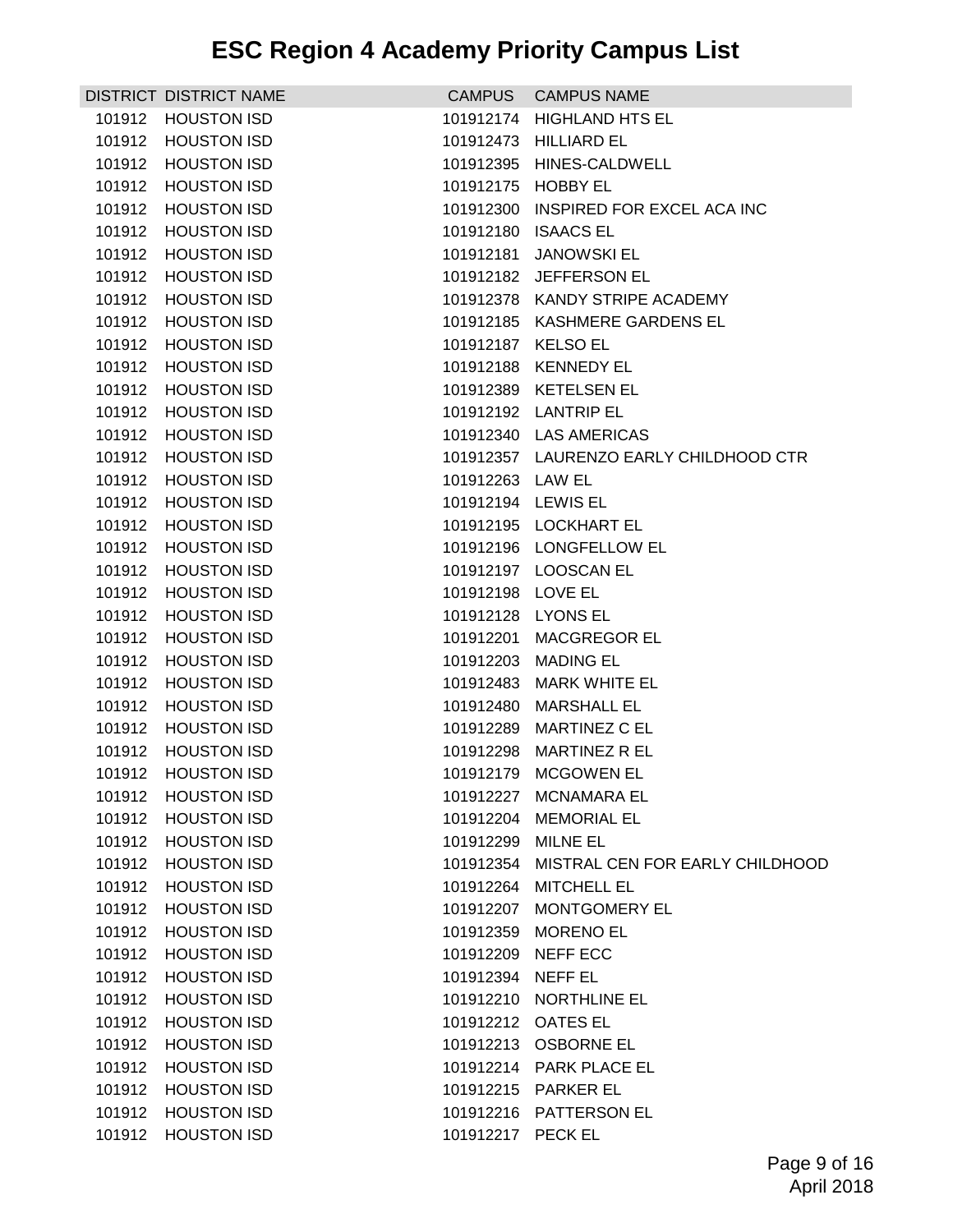|        | DISTRICT DISTRICT NAME | <b>CAMPUS</b>      | <b>CAMPUS NAME</b>                      |
|--------|------------------------|--------------------|-----------------------------------------|
| 101912 | <b>HOUSTON ISD</b>     | 101912265          | PETERSEN EL                             |
| 101912 | <b>HOUSTON ISD</b>     |                    | 101912218 PILGRIM ACADEMY               |
| 101912 | <b>HOUSTON ISD</b>     | 101912219          | PINEY POINT EL                          |
| 101912 | <b>HOUSTON ISD</b>     |                    | 101912220 PLEASANTVILLE EL              |
| 101912 | <b>HOUSTON ISD</b>     |                    | 101912222 PORT HOUSTON EL               |
| 101912 | <b>HOUSTON ISD</b>     | 101912223          | PUGH EL                                 |
| 101912 | <b>HOUSTON ISD</b>     |                    | 101912396 RAY DAILY EL                  |
| 101912 | <b>HOUSTON ISD</b>     | 101912382          | REAGAN K-8 EDUCATIONAL CTR              |
| 101912 | <b>HOUSTON ISD</b>     | 101912224 RED EL   |                                         |
| 101912 | <b>HOUSTON ISD</b>     | 101912225          | <b>REYNOLDS EL</b>                      |
| 101912 | <b>HOUSTON ISD</b>     | 101912080          | RICE SCH / LA ESCUELA RICE              |
| 101912 | <b>HOUSTON ISD</b>     |                    | 101912186 ROBINSON EL                   |
| 101912 | <b>HOUSTON ISD</b>     | 101912113          | RODERICK R PAIGE EL                     |
| 101912 | <b>HOUSTON ISD</b>     |                    | 101912372 RODRIGUEZ EL                  |
| 101912 | <b>HOUSTON ISD</b>     | 101912231          | ROOSEVELT EL                            |
| 101912 | <b>HOUSTON ISD</b>     | 101912232          | <b>ROSS EL</b>                          |
| 101912 | <b>HOUSTON ISD</b>     |                    | 101912233 RUCKER EL                     |
| 101912 | <b>HOUSTON ISD</b>     | 101912281          | <b>SANCHEZ EL</b>                       |
| 101912 | <b>HOUSTON ISD</b>     |                    | 101912237 SCARBOROUGH EL                |
| 101912 | <b>HOUSTON ISD</b>     | 101912353          | SCHOOL AT ST GEORGE PLACE               |
| 101912 | <b>HOUSTON ISD</b>     |                    | 101912269 SCROGGINS EL                  |
| 101912 | <b>HOUSTON ISD</b>     | 101912373          | <b>SEGUIN EL</b>                        |
| 101912 | <b>HOUSTON ISD</b>     |                    | 101912276 SHADOWBRIAR EL                |
| 101912 | <b>HOUSTON ISD</b>     |                    | 101912479 SHADYDALE EL                  |
| 101912 | <b>HOUSTON ISD</b>     | 101912239          | <b>SHEARN EL</b>                        |
| 101912 | <b>HOUSTON ISD</b>     |                    | 101912240 SHERMAN EL                    |
| 101912 | <b>HOUSTON ISD</b>     | 101912241          | SINCLAIR EL                             |
| 101912 | <b>HOUSTON ISD</b>     | 101912242 SMITH EL |                                         |
| 101912 | <b>HOUSTON ISD</b>     |                    | 101912244 SOUTHMAYD EL                  |
|        | 101912 HOUSTON ISD     |                    | 101912245 STEVENS FL                    |
|        | 101912 HOUSTON ISD     |                    | 101912248 SUTTON EL                     |
| 101912 | <b>HOUSTON ISD</b>     |                    | 101912243 THOMPSON EL                   |
| 101912 | <b>HOUSTON ISD</b>     |                    | 101912279 TIJERINA EL                   |
| 101912 | <b>HOUSTON ISD</b>     |                    | 101912374 TINSLEY EL                    |
| 101912 | <b>HOUSTON ISD</b>     |                    | 101912328 TSU CHARTER LAB SCH           |
| 101912 | <b>HOUSTON ISD</b>     |                    | 101912285 VALLEY WEST EL                |
| 101912 | <b>HOUSTON ISD</b>     |                    | 101912489 VICTORY PREP K-8 ACADEMY      |
| 101912 | <b>HOUSTON ISD</b>     |                    | 101912252 WAINWRIGHT EL                 |
| 101912 | <b>HOUSTON ISD</b>     |                    | 101912253 WALNUT BEND EL                |
| 101912 | <b>HOUSTON ISD</b>     |                    | 101912254 WESLEY EL                     |
| 101912 | <b>HOUSTON ISD</b>     |                    | 101912256 WHARTON K-8 DUAL LANGUAGE ACA |
| 101912 | <b>HOUSTON ISD</b>     |                    | 101912257 WHIDBY EL                     |
| 101912 | <b>HOUSTON ISD</b>     |                    | 101912267 WHITE E EL                    |
| 101912 | <b>HOUSTON ISD</b>     |                    | 101912258 WHITTIER EL                   |
| 101912 | <b>HOUSTON ISD</b>     |                    | 101912260 WINDSOR VILLAGE EL            |
|        | <b>HOUSTON ISD</b>     |                    | WOODSON SCHOOL                          |
| 101912 |                        | 101912127          |                                         |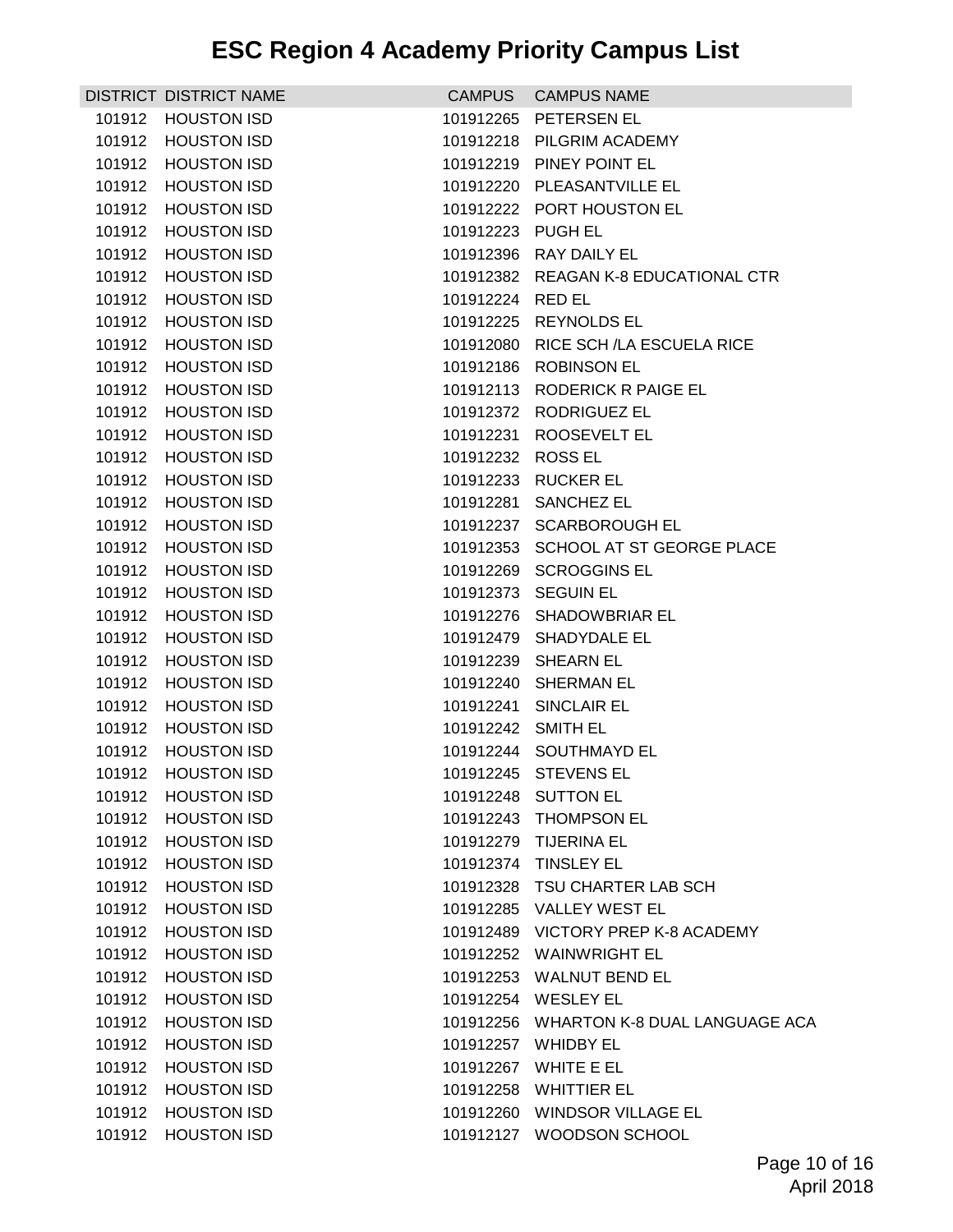|        | DISTRICT DISTRICT NAME      | <b>CAMPUS</b>     | <b>CAMPUS NAME</b>                           |
|--------|-----------------------------|-------------------|----------------------------------------------|
| 101912 | <b>HOUSTON ISD</b>          |                   | 101912247 YOUNG EL                           |
| 101912 | <b>HOUSTON ISD</b>          |                   | 101912371 YOUNG SCHOLARS ACA FOR EXCEL       |
| 101925 | HUFFMAN ISD                 |                   | 101925101 BEN BOWEN EARLY CHILDHOOD          |
| 101925 | HUFFMAN ISD                 |                   | 101925103 COPELAND EL                        |
| 101913 | HUMBLE ISD                  | 101913101         | HUMBLE EL                                    |
| 101913 | HUMBLE ISD                  |                   | 101913117 JACK M FIELDS SR EL                |
| 101913 | <b>HUMBLE ISD</b>           |                   | 101913102 LAKELAND EL                        |
| 101913 | HUMBLE ISD                  |                   | 101913103 NORTH BELT EL                      |
| 101913 | HUMBLE ISD                  |                   | 101913118 OAK FOREST EL                      |
| 101913 | <b>HUMBLE ISD</b>           | 101913108 OAKS EL |                                              |
| 101913 | <b>HUMBLE ISD</b>           |                   | 101913122 PARK LAKES EL                      |
| 101913 | <b>HUMBLE ISD</b>           |                   | 101913127 RIDGE CREEK EL                     |
| 101913 | <b>HUMBLE ISD</b>           |                   | 101913123 RIVER PINES EL                     |
| 101913 | <b>HUMBLE ISD</b>           |                   | 101913115 WHISPERING PINES EL                |
| 057848 | INTERNATIONAL LEAD OF TEXAS |                   | 057848025 ILTEXAS - HOUSTON WINDMILL LAKE EL |
| 057848 | INTERNATIONAL LEAD OF TEXAS |                   | 057848014 INTERNATIONAL LEADERSHIP OF TEXAS  |
| 057848 | INTERNATIONAL LEAD OF TEXAS |                   | 057848016 INTERNATIONAL LEADERSHIP OF TEXAS  |
| 101914 | <b>KATY ISD</b>             |                   | 101914106 BEAR CREEK EL                      |
| 101914 | <b>KATY ISD</b>             |                   | 101914107 CIMARRON EL                        |
| 101914 | KATY ISD                    |                   | 101914108 DIANE WINBORN EL                   |
| 101914 | <b>KATY ISD</b>             |                   | 101914126 FRANZ EL                           |
| 101914 | <b>KATY ISD</b>             |                   | 101914125 JACK & SHARON RHOADS EL            |
| 101914 | <b>KATY ISD</b>             |                   | 101914121 JEAN & BETTY SCHMALZ EL            |
| 101914 | <b>KATY ISD</b>             |                   | 101914113 LORAINE T GOLBOW EL                |
| 101914 | KATY ISD                    | 101914101         | MAURICE L WOLFE EL                           |
| 101914 | <b>KATY ISD</b>             | 101914111         | <b>MAYDE CREEK EL</b>                        |
| 101914 | <b>KATY ISD</b>             |                   | 101914116 MCROBERTS EL                       |
| 101914 | <b>KATY ISD</b>             |                   | 101914104 MEMORIAL PARKWAY EL                |
| 101914 | KATY ISD                    |                   | 101914130 MORTON RANCH EL                    |
| 101914 | <b>KATY ISD</b>             |                   | 101914120 ROBERT KING EL                     |
| 101914 | <b>KATY ISD</b>             |                   | 101914119 SUE CREECH EL                      |
| 101914 | KATY ISD                    |                   | 101914110 SUNDOWN EL                         |
| 101914 | <b>KATY ISD</b>             |                   | 101914128 URSULA STEPHENS EL                 |
| 101914 | <b>KATY ISD</b>             |                   | 101914103 WEST MEMORIAL EL                   |
| 101914 | <b>KATY ISD</b>             |                   | 101914105 ZELMA HUTSELL EL                   |
| 101813 | KIPP INC CHARTER            |                   | 101813041 KIPP 3D ACADEMY                    |
| 101813 | <b>KIPP INC CHARTER</b>     | 101813001         | KIPP ACADEMY MIDDLE                          |
| 101813 | <b>KIPP INC CHARTER</b>     | 101813049         | KIPP ACADEMY WEST MIDDLE                     |
| 101813 | <b>KIPP INC CHARTER</b>     |                   | 101813116 KIPP CLIMB ACADEMY                 |
| 101813 | <b>KIPP INC CHARTER</b>     |                   | 101813046 KIPP CONNECT MIDDLE                |
| 101813 | KIPP INC CHARTER            |                   | 101813112 KIPP CONNECT PRI                   |
| 101813 | <b>KIPP INC CHARTER</b>     | 101813106         | KIPP DREAM PREP                              |
| 101813 | <b>KIPP INC CHARTER</b>     |                   | 101813109 KIPP EXPLORE ACADEMY               |
| 101813 | KIPP INC CHARTER            |                   | 101813044 KIPP INTREPID PREP SCHOOL          |
| 101813 | <b>KIPP INC CHARTER</b>     |                   | 101813111 KIPP LEGACY PREP SCHOOL            |
| 101813 | <b>KIPP INC CHARTER</b>     |                   | 101813047 KIPP LIBERATION COLLEGE PREP       |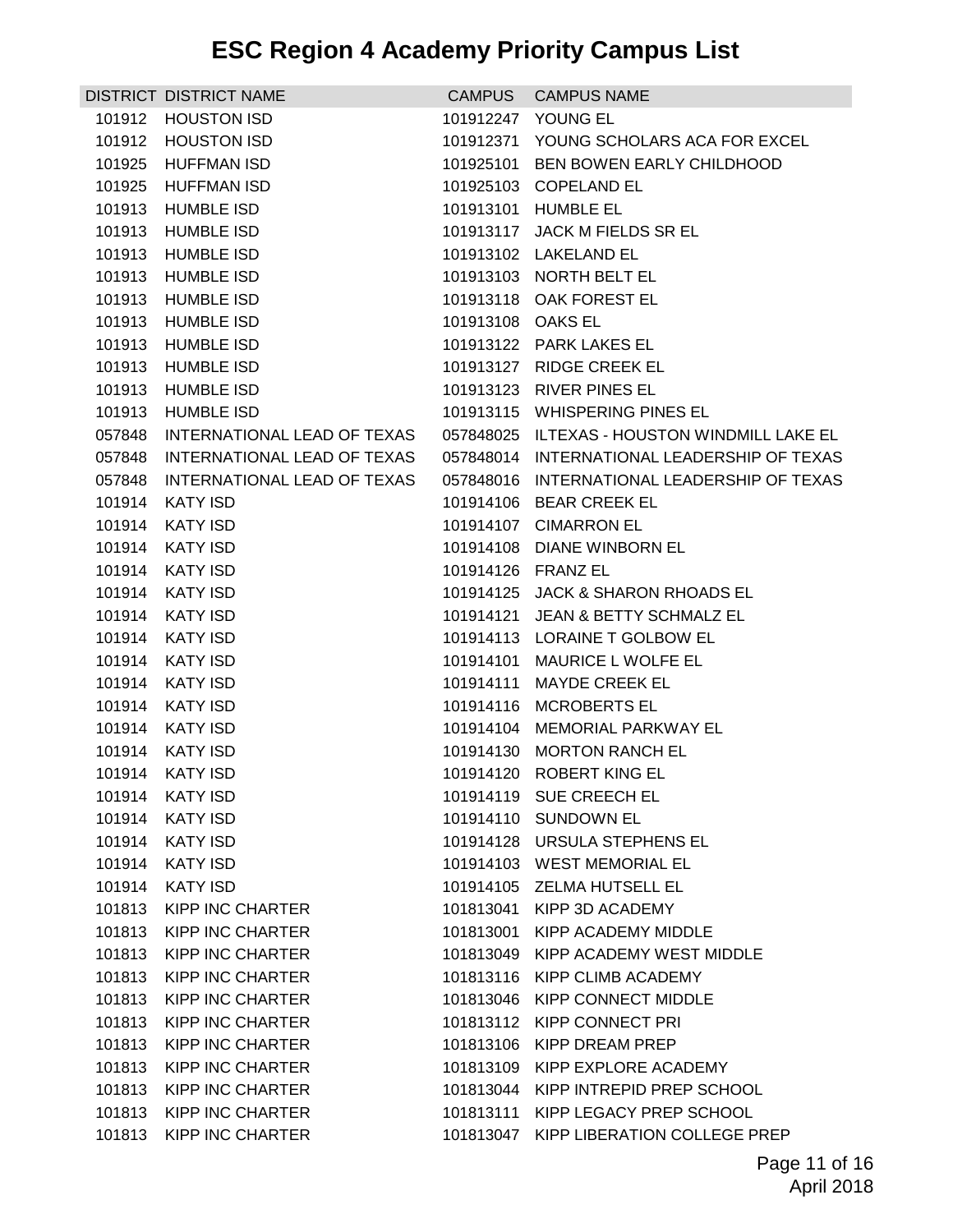|        | DISTRICT DISTRICT NAME  | <b>CAMPUS</b>     | <b>CAMPUS NAME</b>            |
|--------|-------------------------|-------------------|-------------------------------|
| 101813 | KIPP INC CHARTER        | 101813051         | KIPP NEXUS MIDDLE             |
| 101813 | KIPP INC CHARTER        | 101813117         | KIPP NEXUS PRI                |
| 101813 | KIPP INC CHARTER        | 101813113         | KIPP PEACE EL                 |
| 101813 | <b>KIPP INC CHARTER</b> | 101813043         | KIPP POLARIS ACADEMY FOR BOYS |
| 101813 | KIPP INC CHARTER        | 101813050         | KIPP PRIME COLLEGE PREP       |
| 101813 | <b>KIPP INC CHARTER</b> | 101813107         | KIPP SHARP COLLEGE PREP       |
| 101813 | <b>KIPP INC CHARTER</b> | 101813042         | KIPP SHARPSTOWN COLLEGE PREP  |
| 101813 | <b>KIPP INC CHARTER</b> | 101813105         | <b>KIPP SHINE PREP</b>        |
| 101813 | <b>KIPP INC CHARTER</b> | 101813048         | KIPP SPIRIT COLLEGE PREP      |
| 101813 | KIPP INC CHARTER        |                   | 101813115 KIPP UNITY PRI      |
| 101813 | <b>KIPP INC CHARTER</b> | 101813045         | KIPP VOYAGE ACADEMY FOR GIRLS |
| 101813 | <b>KIPP INC CHARTER</b> | 101813114         | KIPP ZENITH ACADEMY           |
| 101915 | <b>KLEIN ISD</b>        | 101915107         | <b>BENFER EL</b>              |
| 101915 | <b>KLEIN ISD</b>        |                   | 101915129 BERNSHAUSEN EL      |
| 101915 | <b>KLEIN ISD</b>        |                   | 101915127 BLACKSHEAR EL       |
| 101915 | <b>KLEIN ISD</b>        |                   | 101915110 EHRHARDT EL         |
| 101915 | <b>KLEIN ISD</b>        |                   | 101915118 EILAND EL           |
| 101915 | <b>KLEIN ISD</b>        |                   | 101915105 EPPS ISLAND EL      |
| 101915 | <b>KLEIN ISD</b>        |                   | 101915104 GREENWOOD FOREST EL |
| 101915 | <b>KLEIN ISD</b>        |                   | 101915108 KAISER EL           |
| 101915 | <b>KLEIN ISD</b>        | 101915117         | <b>KLENK EL</b>               |
| 101915 | <b>KLEIN ISD</b>        |                   | 101915101 KOHRVILLE EL        |
| 101915 | <b>KLEIN ISD</b>        |                   | 101915122 MCDOUGLE EL         |
| 101915 | <b>KLEIN ISD</b>        |                   | 101915116 MITTELSTADT EL      |
| 101915 | <b>KLEIN ISD</b>        |                   | 101915112 NITSCH EL           |
| 101915 | <b>KLEIN ISD</b>        |                   | 101915102 NORTHAMPTON EL      |
| 101915 | <b>KLEIN ISD</b>        | 101915114 ROTH EL |                               |
| 101915 | <b>KLEIN ISD</b>        |                   | 101915119 SCHULTZ EL          |
| 101916 | LA PORTE ISD            |                   | 101916104 BAYSHORE EL         |
| 101916 | LA PORTE ISD            |                   | 101916105 COLLEGE PARK EL     |
| 101916 | LA PORTE ISD            |                   | 101916102 HERITAGE EL         |
| 101916 | LA PORTE ISD            | 101916101         | JENNIE REID EL                |
| 101916 | LA PORTE ISD            | 101916103         | LA PORTE EL                   |
| 101916 | LA PORTE ISD            |                   | 101916107 LEO A RIZZUTO EL    |
| 101916 | LA PORTE ISD            | 101916106         | <b>LOMAX EL</b>               |
| 079901 | <b>LAMAR CISD</b>       | 079901101         | <b>BEASLEY EL</b>             |
| 079901 | <b>LAMAR CISD</b>       | 079901102         | <b>BOWIE EL</b>               |
| 079901 | <b>LAMAR CISD</b>       | 079901125         | <b>CORA THOMAS EL</b>         |
| 079901 | LAMAR CISD              | 079901118         | <b>JACKSON EL</b>             |
| 079901 | <b>LAMAR CISD</b>       | 079901105         | JANE LONG EL                  |
| 079901 | <b>LAMAR CISD</b>       | 079901139         | JOHN ARREDONDO EL             |
| 079901 | <b>LAMAR CISD</b>       | 079901112         | MEYER EL                      |
| 079901 | <b>LAMAR CISD</b>       | 079901107         | <b>SMITH EL</b>               |
| 079901 | <b>LAMAR CISD</b>       | 079901116         | <b>TLPINKEL</b>               |
| 079901 | <b>LAMAR CISD</b>       | 079901109         | <b>TAYLOR RAY EL</b>          |
| 079901 | <b>LAMAR CISD</b>       | 079901108         | <b>TRAVIS EL</b>              |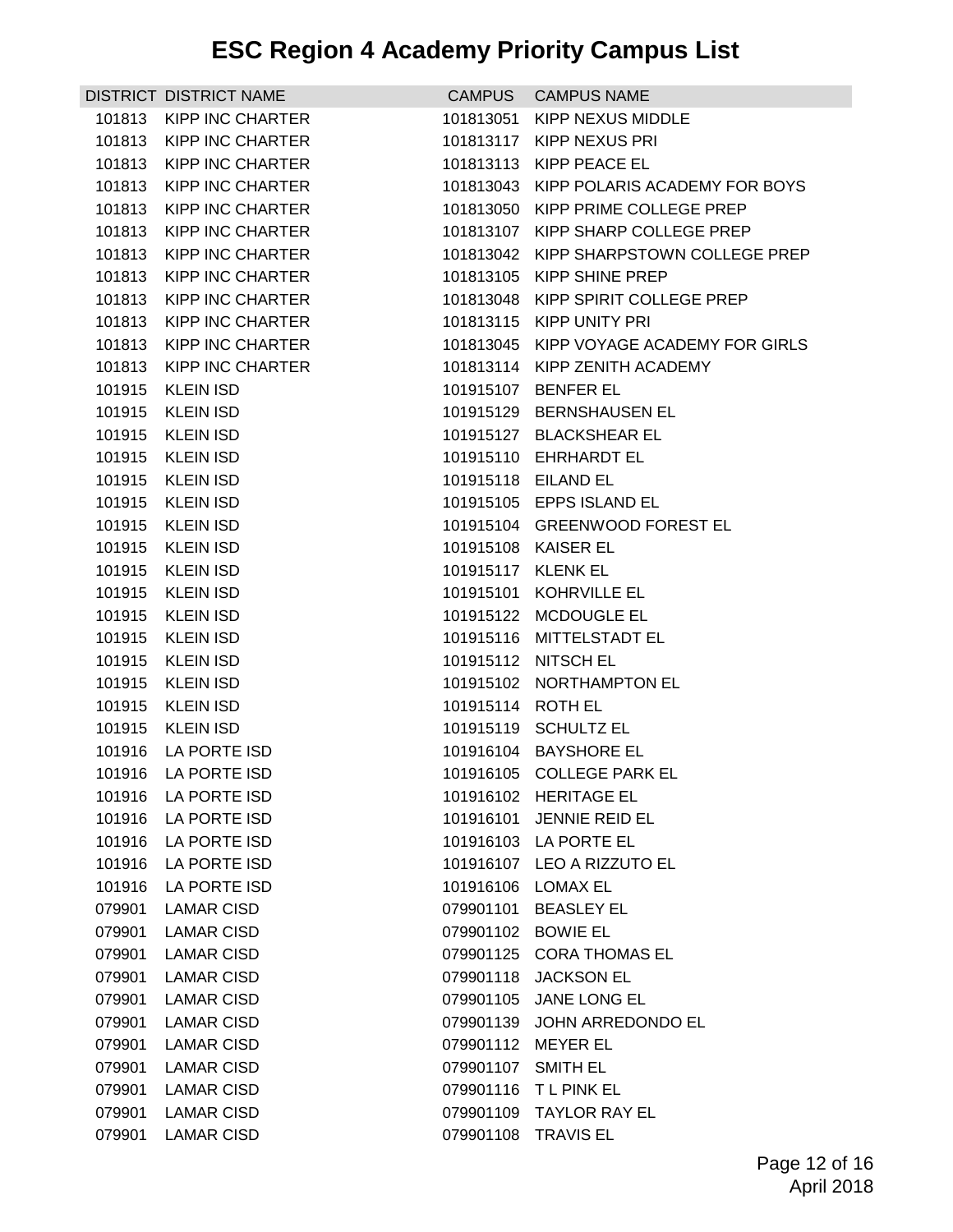|                  | DISTRICT DISTRICT NAME       | <b>CAMPUS</b>      | <b>CAMPUS NAME</b>                                       |
|------------------|------------------------------|--------------------|----------------------------------------------------------|
|                  | 079901 LAMAR CISD            |                    | 079901122 WILLIAM VELASQUEZ                              |
| 101855           | MEYERPARK ELEMENTARY         | 101855101          | <b>MEYERPARK EL</b>                                      |
| 079906           | NEEDVILLE ISD                | 079906102          | NEEDVILLE EL                                             |
| 079906           | NEEDVILLE ISD                | 079906041          | NEEDVILLE MIDDLE                                         |
| 084802           | <b>ODYSSEY ACADEMY INC</b>   |                    | 084802002 ODYSSEY ACADEMY - BAY AREA                     |
| 084802           | ODYSSEY ACADEMY INC          | 084802001          | <b>ODYSSEY ACADEMY - GALVESTON</b>                       |
| 101917           | PASADENA ISD                 | 101917124          | <b>ATKINSON EL</b>                                       |
| 101917           | PASADENA ISD                 | 101917101          | <b>BAILEY EL</b>                                         |
| 101917           | PASADENA ISD                 | 101917143          | <b>BOBBY SHAW MIDDLE</b>                                 |
| 101917           | PASADENA ISD                 |                    | 101917126 BURNETT ELEMENTARY                             |
| 101917           | PASADENA ISD                 | 101917139          | <b>CARTER LOMAX MIDDLE</b>                               |
| 101917           | PASADENA ISD                 |                    | 101917136 DE ZAVALA MIDDLE SCHOOL                        |
| 101917           | PASADENA ISD                 | 101917141          | EARNESTEEN MILSTEAD MIDDLE                               |
| 101917           | PASADENA ISD                 |                    | 101917102 FISHER ELEMENTARY                              |
| 101917           | PASADENA ISD                 |                    | 101917127 FRAZIER EL                                     |
| 101917           | PASADENA ISD                 |                    | 101917147 FRED ROBERTS MIDDLE                            |
| 101917           | PASADENA ISD                 |                    | 101917103 FREEMAN EL                                     |
| 101917           | <b>PASADENA ISD</b>          |                    | 101917104 GARDENS EL                                     |
| 101917           | PASADENA ISD                 |                    | 101917105 GARFIELD EL                                    |
| 101917           | PASADENA ISD                 | 101917106 GENOA EL |                                                          |
| 101917           | PASADENA ISD                 | 101917107          | <b>GOLDEN ACRES EL</b>                                   |
| 101917           | PASADENA ISD                 | 101917125          | JENSEN EL                                                |
| 101917           | PASADENA ISD                 | 101917109          | <b>JESSUP EL</b>                                         |
| 101917           | PASADENA ISD                 |                    | 101917144 KELLER MIDDLE                                  |
| 101917           | PASADENA ISD                 | 101917110 KRUSE EL |                                                          |
| 101917           | PASADENA ISD                 |                    | 101917116 LF SMITH ELEMENTARY                            |
| 101917<br>101917 | PASADENA ISD<br>PASADENA ISD |                    | 101917137 LAURA WELCH BUSH EL<br>101917117 MAE SMYTHE EL |
| 101917           | PASADENA ISD                 |                    | 101917145 MARSHALL KENDRICK MIDDLE                       |
| 101917           | PASADENA ISD                 |                    | 101917134 MATTHYS EL                                     |
|                  | 101917 PASADENA ISD          |                    | 101917122 MCMASTERS EL                                   |
| 101917           | PASADENA ISD                 | 101917111          | <b>MEADOR ELEMENTARY</b>                                 |
| 101917           | PASADENA ISD                 | 101917140          | <b>MELILLO MIDDLE</b>                                    |
| 101917           | <b>PASADENA ISD</b>          | 101917129          | <b>MOORE EL</b>                                          |
| 101917           | PASADENA ISD                 | 101917133          | MORALES ELEMENTARY                                       |
|                  | 101917 PASADENA ISD          | 101917135          | <b>MORRIS MIDDLE</b>                                     |
| 101917           | PASADENA ISD                 | 101917146          | NELDA SULLIVAN MIDDLE                                    |
| 101917           | PASADENA ISD                 | 101917112          | <b>PARKS EL</b>                                          |
| 101917           | PASADENA ISD                 |                    | 101917108 PEARL HALL EL                                  |
| 101917           | PASADENA ISD                 | 101917113          | POMEROY EL                                               |
| 101917           | PASADENA ISD                 |                    | 101917114 RED BLUFF EL                                   |
| 101917           | PASADENA ISD                 | 101917115          | <b>RICHEY EL</b>                                         |
| 101917           | PASADENA ISD                 | 101917142          | <b>RICK SCHNEIDER MIDDLE</b>                             |
| 101917           | PASADENA ISD                 | 101917138          | <b>SOUTH BELT EL</b>                                     |
| 101917           | PASADENA ISD                 | 101917118          | SOUTH HOUSTON EL                                         |
| 101917           | PASADENA ISD                 | 101917119          | SOUTH SHAVER EL                                          |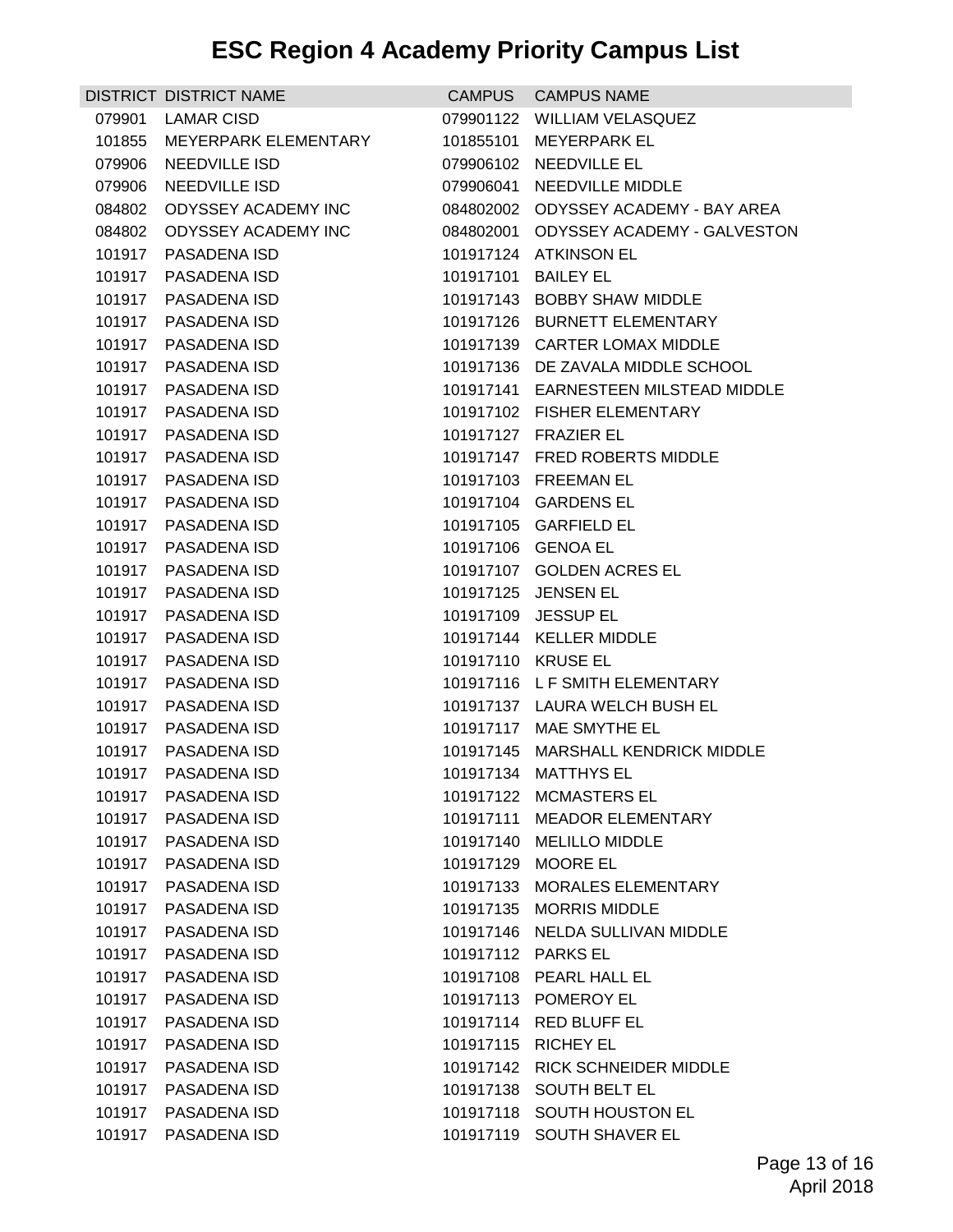|        | DISTRICT DISTRICT NAME          | <b>CAMPUS</b> | <b>CAMPUS NAME</b>                       |
|--------|---------------------------------|---------------|------------------------------------------|
| 101917 | <b>PASADENA ISD</b>             | 101917131     | <b>SPARKS ELEMENTARY</b>                 |
| 101917 | PASADENA ISD                    | 101917123     | <b>STUCHBERY EL</b>                      |
| 101917 | PASADENA ISD                    |               | 101917128 TEAGUE EL                      |
| 101917 | PASADENA ISD                    |               | 101917148 THOMAS HANCOCK EL              |
|        | 101917 PASADENA ISD             |               | 101917132 TURNER EL                      |
| 101917 | <b>PASADENA ISD</b>             | 101917120     | <b>WILLIAMS ELEMENTARY</b>               |
| 101917 | PASADENA ISD                    |               | 101917130 YOUNG EL                       |
| 020908 | <b>PEARLAND ISD</b>             | 020908101     | E A LAWHON EL                            |
| 020908 | PEARLAND ISD                    |               | 020908104 H C CARLESTON EL               |
| 101853 | <b>PROMISE COMMUNITY SCHOOL</b> |               | 101853106 BAKER-RIPLEY CHARTER SCHOOL    |
| 101853 | PROMISE COMMUNITY SCHOOL        | 101853108     | NEW NEIGHBOR CAMPUS                      |
| 101853 | PROMISE COMMUNITY SCHOOL        | 101853101     | RIPLEY HOUSE CHARTER SCHOOL              |
| 101806 | RAUL YZAGUIRRE SCH FOR SUC      |               | 101806102 RAUL YZAGUIRRE SCH FOR SUCCESS |
| 237905 | <b>ROYAL ISD</b>                |               | 237905106 ROYAL EARLY CHILDHOOD CENTER   |
| 237905 | ROYAL ISD                       | 237905105     | ROYAL EL                                 |
| 084909 | SANTA FE ISD                    | 084909104     | DAN J KUBACAK EL                         |
| 084909 | SANTA FE ISD                    |               | 084909103 ROY J WOLLAM EL                |
| 015827 | SCHOOL OF SCI AND TECH          | 015827004     | SCHOOL OF SCI AND TECH EXCEL             |
| 015827 | SCHOOL OF SCI AND TECH          |               | 015827003 SCHOOL OF SCI AND TECH HOUSTON |
| 015831 | SCHOOL OF SCI AND TECH DIS      | 015831003     | SCHOOL OF SCI AND TECH ADVANCE           |
| 101802 | SER-NINOS CHARTER SCHOOL        | 101802101     | SER-NINOS CHARTER EL                     |
| 101802 | SER-NINOS CHARTER SCHOOL        |               | 101802102 SER-NINOS CHARTER EL II        |
| 101924 | SHELDON ISD                     | 101924111     | <b>GARRETT EL</b>                        |
| 101924 | SHELDON ISD                     |               | 101924109 H M CARROLL EL                 |
| 101924 | SHELDON ISD                     | 101924104     | L E MONAHAN EL                           |
| 101924 | SHELDON ISD                     |               | 101924102 ROYALWOOD EL                   |
| 101924 | SHELDON ISD                     | 101924110     | SHELDON EARLY CHILDHOOD ACA              |
| 101924 | SHELDON ISD                     | 101924108     | SHELDON EL                               |
| 101924 | SHELDON ISD                     |               | 101924107 STEPHANIE CRAVENS EARLY CHILD  |
|        | 101838 SOUTHWEST SCHOOL         |               | 101838004 PHOENIX SCHOOL AT SW SCHOOL    |
|        | 101838 SOUTHWEST SCHOOL         |               | 101838102 SOUTHWEST SCH BISSONNET EL CAM |
| 101838 | SOUTHWEST SCHOOL                | 101838104     | SOUTHWEST SCH MANGUM EL CAMP             |
| 101920 | <b>SPRING BRANCH ISD</b>        | 101920101     | BENDWOOD SCHOOL                          |
| 101920 | <b>SPRING BRANCH ISD</b>        | 101920126     | <b>BUFFALO CREEK EL</b>                  |
| 101920 | <b>SPRING BRANCH ISD</b>        | 101920124     | <b>CEDAR BROOK EL</b>                    |
|        | 101920 SPRING BRANCH ISD        |               | 101920103 EDGEWOOD EL                    |
| 101920 | <b>SPRING BRANCH ISD</b>        | 101920105     | <b>HOLLIBROOK EL</b>                     |
| 101920 | <b>SPRING BRANCH ISD</b>        | 101920106     | <b>HOUSMAN EL</b>                        |
| 101920 | <b>SPRING BRANCH ISD</b>        | 101920041     | LANDRUM MIDDLE                           |
| 101920 | <b>SPRING BRANCH ISD</b>        | 101920108     | MEADOW WOOD EL                           |
| 101920 | <b>SPRING BRANCH ISD</b>        | 101920121     | NOTTINGHAM EL                            |
| 101920 | <b>SPRING BRANCH ISD</b>        | 101920110     | PINE SHADOWS EL                          |
| 101920 | <b>SPRING BRANCH ISD</b>        | 101920111     | <b>RIDGECREST EL</b>                     |
| 101920 | <b>SPRING BRANCH ISD</b>        | 101920113     | <b>SHADOW OAKS EL</b>                    |
| 101920 | <b>SPRING BRANCH ISD</b>        | 101920119     | SHERWOOD EL                              |
| 101920 | <b>SPRING BRANCH ISD</b>        | 101920114     | SPRING BRANCH EL                         |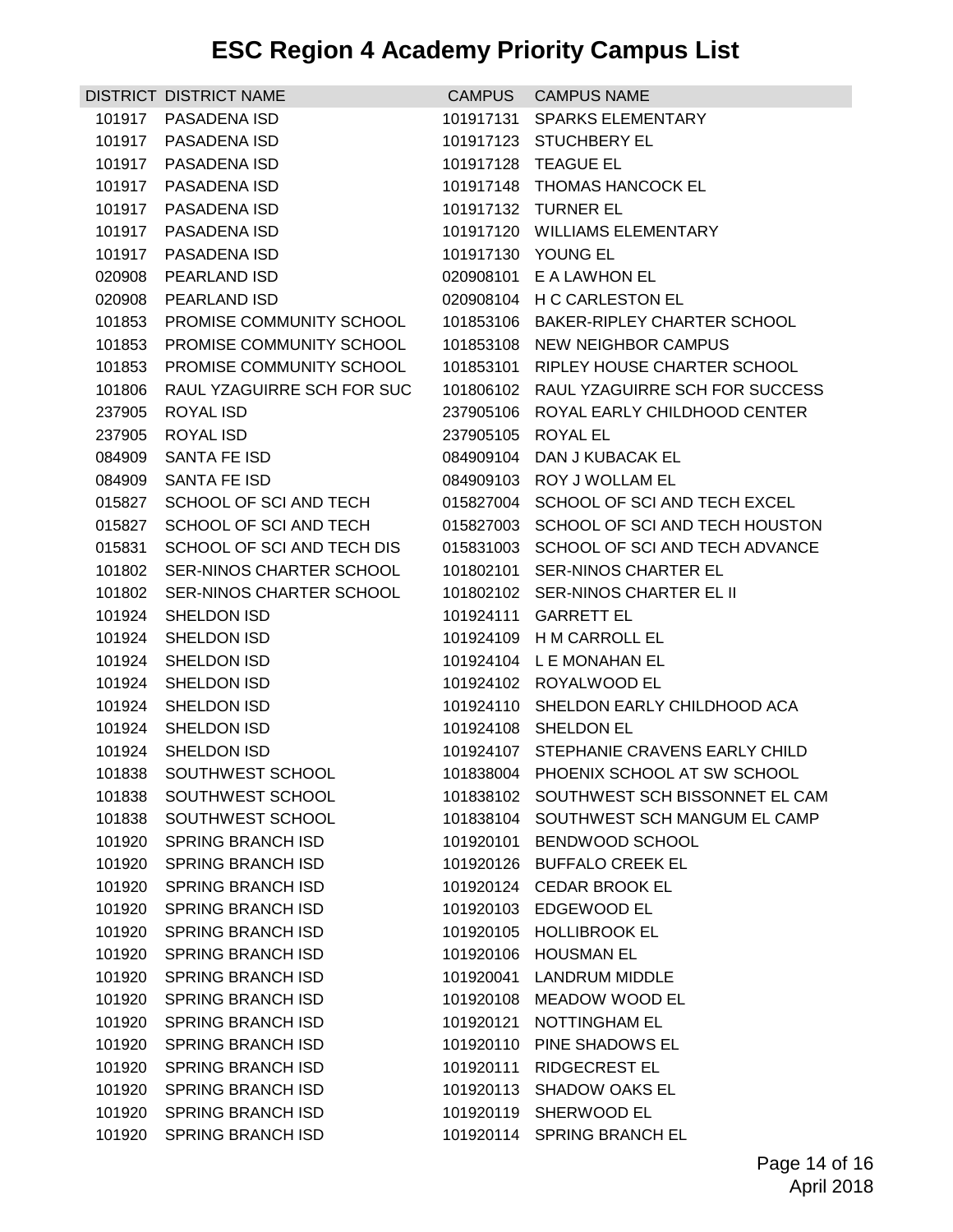|        | <b>DISTRICT DISTRICT NAME</b> |           | CAMPUS CAMPUS NAME                  |
|--------|-------------------------------|-----------|-------------------------------------|
| 101920 | <b>SPRING BRANCH ISD</b>      |           | 101920120 SPRING SHADOW EL          |
| 101920 | <b>SPRING BRANCH ISD</b>      |           | 101920122 TERRACE EL                |
| 101920 | <b>SPRING BRANCH ISD</b>      |           | 101920123 THORNWOOD EL              |
| 101920 | SPRING BRANCH ISD             |           | 101920125 TREASURE FOREST EL        |
|        | 101920 SPRING BRANCH ISD      |           | 101920116 WESTWOOD EL               |
| 101920 | <b>SPRING BRANCH ISD</b>      | 101920117 | <b>WOODVIEW EL</b>                  |
| 101919 | <b>SPRING ISD</b>             |           | 101919109 ANDERSON EL               |
| 101919 | <b>SPRING ISD</b>             |           | 101919102 BAMMEL EL                 |
| 101919 | SPRING ISD                    |           | 101919112 BENEKE EL                 |
| 101919 | SPRING ISD                    |           | 101919124 CAROLEE BOOKER ELEMENTARY |
| 101919 | SPRING ISD                    |           | 101919119 CHET BURCHETT EL          |
| 101919 | SPRING ISD                    |           | 101919116 CLARK INT                 |
| 101919 | SPRING ISD                    |           | 101919129 CLARK PRI                 |
| 101919 | SPRING ISD                    |           | 101919114 DELORAS E THOMPSON EL     |
| 101919 | <b>SPRING ISD</b>             |           | 101919123 DONNA LEWIS EL            |
| 101919 | SPRING ISD                    | 101919121 | <b>GINGER MCNABB EL</b>             |
| 101919 | SPRING ISD                    |           | 101919128 GLORIA MARSHALL EL        |
| 101919 | <b>SPRING ISD</b>             |           | 101919127 HELEN MAJOR EL            |
| 101919 | SPRING ISD                    |           | 101919115 HERITAGE EL               |
| 101919 | <b>SPRING ISD</b>             |           | 101919125 HOYLAND EL                |
| 101919 | <b>SPRING ISD</b>             |           | 101919110 JOAN LINK EL              |
| 101919 | <b>SPRING ISD</b>             |           | 101919104 JOHN WINSHIP EL           |
| 101919 | SPRING ISD                    | 101919106 | <b>MEYER EL</b>                     |
| 101919 | SPRING ISD                    |           | 101919107 MILDRED JENKINS EL        |
| 101919 | <b>SPRING ISD</b>             | 101919120 | <b>MILTON COOPER EL</b>             |
| 101919 | <b>SPRING ISD</b>             |           | 101919122 NORTHGATE EL              |
| 101919 | <b>SPRING ISD</b>             |           | 101919105 PAT REYNOLDS EL           |
| 101919 | SPRING ISD                    |           | 101919108 PEARL M HIRSCH EL         |
| 101919 | <b>SPRING ISD</b>             |           | 101919103 PONDEROSA EL              |
|        | 101919 SPRING ISD             |           | 101919126 RALPH EICKENROHT EL       |
|        | 101919 SPRING ISD             |           | 101919117 SALYERS EL                |
| 101919 | <b>SPRING ISD</b>             | 101919111 | <b>SMITH EL</b>                     |
| 079910 | <b>STAFFORD MSD</b>           |           | 079910102 STAFFORD EL               |
| 079910 | STAFFORD MSD                  |           | 079910103 STAFFORD INT              |
| 079910 | STAFFORD MSD                  |           | 079910101 STAFFORD PRI              |
|        | 101859 STEP CHARTER SCHOOL    |           | 101859101 STEP CHARTER EL           |
| 101859 | STEP CHARTER SCHOOL           |           | 101859102 STEP CHARTER II           |
| 020906 | <b>SWEENY ISD</b>             |           | 020906104 SWEENY EL                 |
| 146907 | <b>TARKINGTON ISD</b>         | 146907101 | <b>TARKINGTON PRI</b>               |
| 084906 | <b>TEXAS CITY ISD</b>         | 084906101 | FRY INT                             |
| 084906 | <b>TEXAS CITY ISD</b>         |           | 084906102 HEIGHTS EL                |
| 084906 | <b>TEXAS CITY ISD</b>         |           | 084906103 KOHFELDT EL               |
| 084906 | <b>TEXAS CITY ISD</b>         |           | 084906111 LA MARQUE EL              |
| 084906 | <b>TEXAS CITY ISD</b>         |           | 084906043 LA MARQUE MIDDLE          |
| 084906 | <b>TEXAS CITY ISD</b>         |           | 084906110 LA MARQUE PRI             |
| 084906 | <b>TEXAS CITY ISD</b>         |           | 084906104 MANUAL GUAJARDO JR EL     |